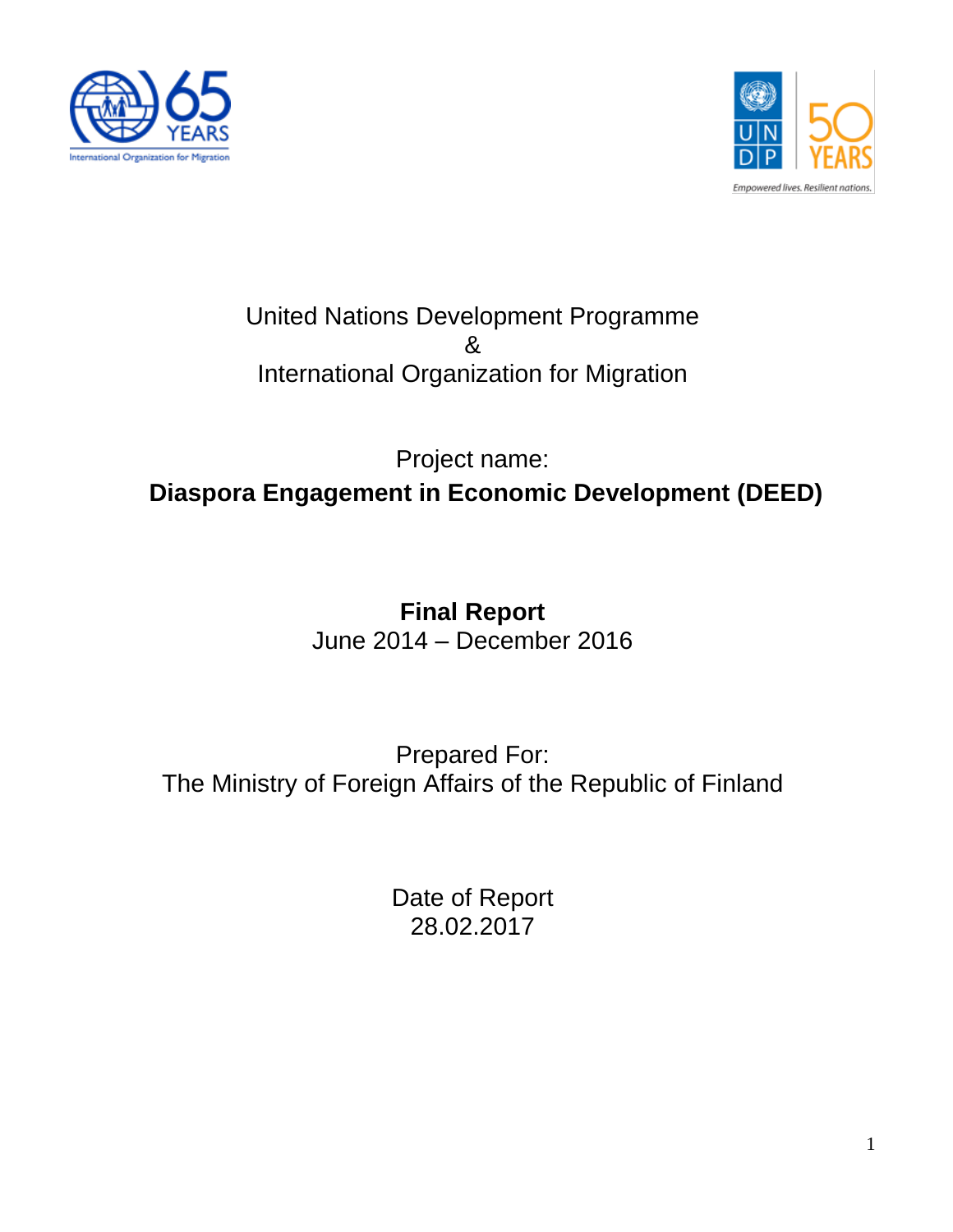# **I. CONTENTS**

| Acronyms                                 | 2. |
|------------------------------------------|----|
| <b>Executive Summary</b>                 | 3  |
| <b>Assessment of Project</b><br>Progress | 5  |
| <b>Cross-cutting Issues</b>              | 16 |
| <b>Lessons Learned</b>                   | 18 |
| <b>Challenges and Risks</b>              | 21 |
| Partnerships                             | 22 |
| Recommendations                          | 24 |
| Annexes                                  | 25 |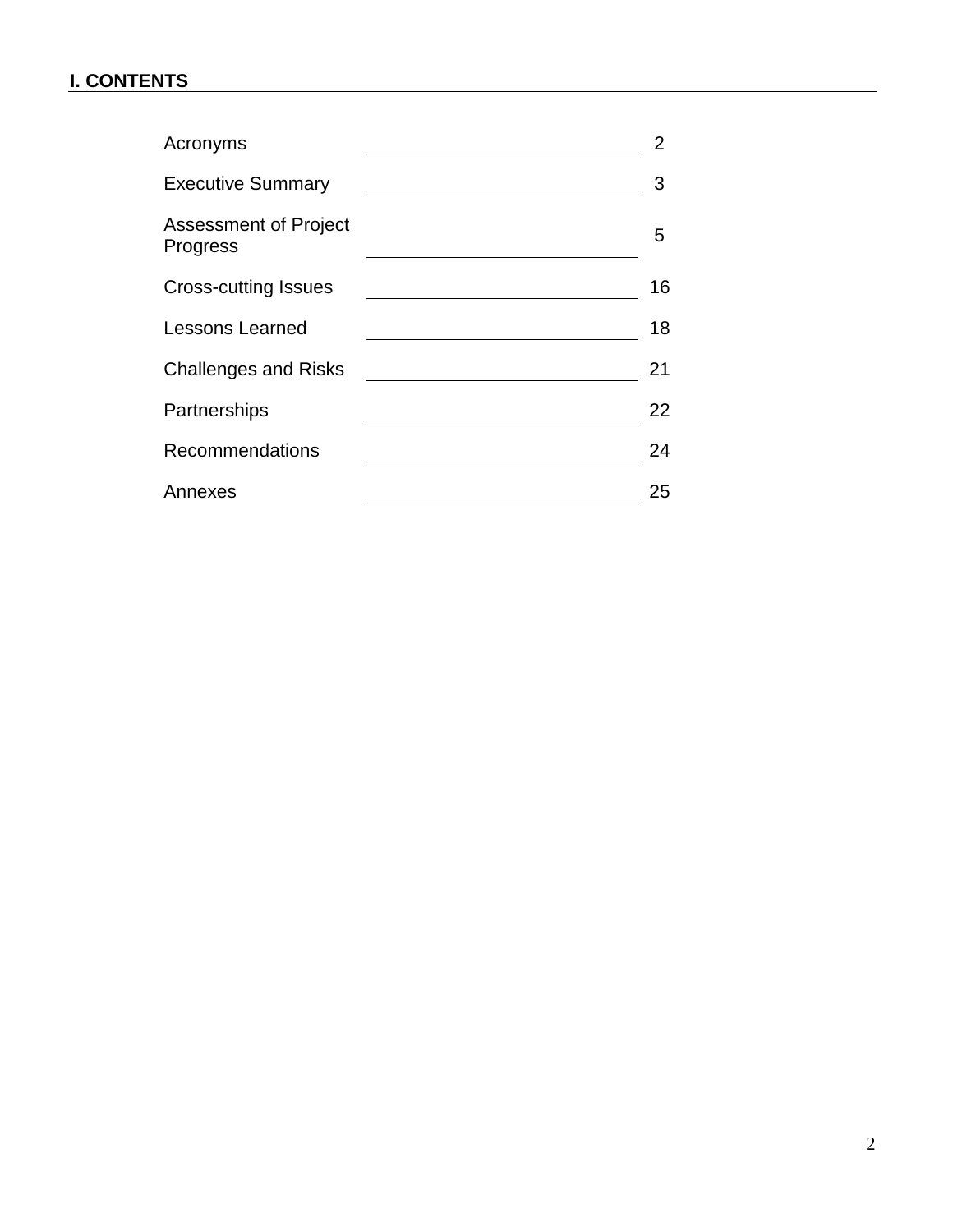|              | ABK   Association of Businesses of Kosovo          |
|--------------|----------------------------------------------------|
| ADA          | <b>Austrian Development Cooperation</b>            |
| AMCHAM       | <b>American Chamber of Commerce</b>                |
| CBK          | <b>Central Bank of Kosovo</b>                      |
| DCA          | <b>Development Credit Authority</b>                |
| DEED         | Diaspora Engagement in Economic Development        |
| DEMI         | Democratic Effective Municipalities Initiative     |
| <b>DBN</b>   | Diaspora Business Network                          |
| <b>GUDBN</b> | <b>Global Union of Diaspora Business Networks</b>  |
| <b>DfD</b>   | Diaspora for Development                           |
| <b>IGF</b>   | International Guarantee Fund                       |
| <b>IOM</b>   | International Organization for Migration           |
| <b>IPAK</b>  | <b>Investment Promotion Agency of Kosovo</b>       |
| <b>KAS</b>   | <b>Kosovo Agency for Statistics</b>                |
| KBA          | Kosovo Bankers' Association                        |
| <b>KIESA</b> | Kosovo Investment and Enterprise Support Agency    |
| <b>KSCF</b>  | Kosovo Civil Society Foundation                    |
| <b>MDLO</b>  | Municipal Diaspora Liaison Officer                 |
| MoD          | Ministry of Diaspora                               |
| MTI          | Ministry of Trade and Industry                     |
| RDA          | <b>Regional Development Agency</b>                 |
| SDM          | <b>Strategy on Diaspora and Migrants</b>           |
| <b>SDC</b>   | <b>Swiss Development Cooperation</b>               |
| <b>UNDP</b>  | United Nations Development programme               |
| <b>USAID</b> | United States Agency for International Development |
|              |                                                    |
|              |                                                    |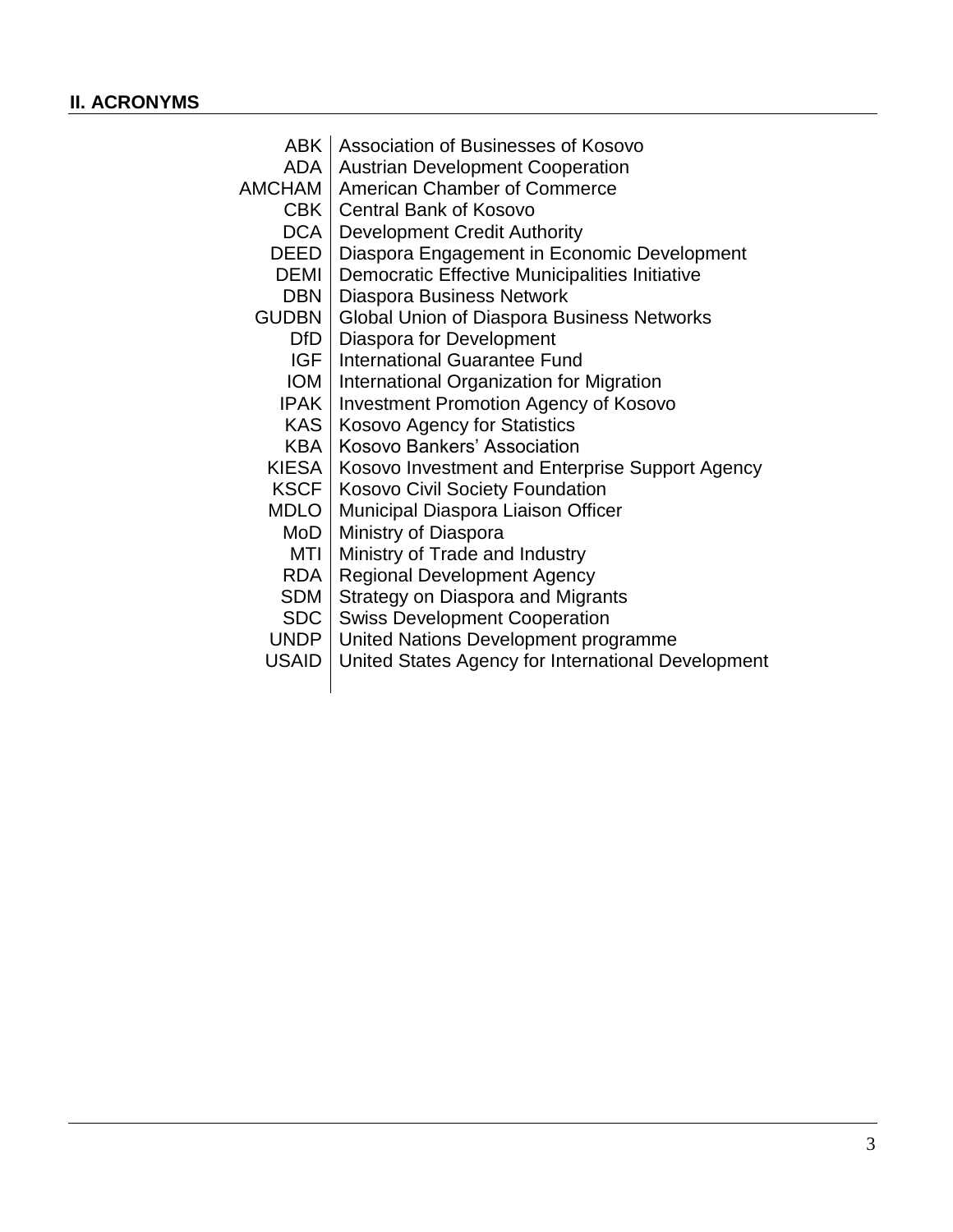# **Executive Summary** (max 1 page)

The DEED programme has continued to be the main facilitator for Kosovo diaspora to take an active and effective role as development agents in their communities of origin. The achievements of the project during the reference period are elaborated further below:

- **The Kosovo Strategy on Diaspora and Migration developed and finalized** with the support of DEED, and adopted by the Government of Kosovo in August 2013;
- To date, **DEED organized business trainings and finalised five (5) small grant programmes** to support entrepreneurship initiatives, especially focusing on women-led remittance-receiving households. This contributed to the employment of at least 85 persons (out of which 46% were women and 37% from non-majority communities) through supporting 47 private enterprises with matching grants;
- An **additional feasibility study on potentially applicable financial banking products and services was completed** and presented to all relevant financial institutions, public and private. **An agreement between Pro-Credit Bank and the German Diaspora Business Network was signed based on the recommendations derived from the feasibility study**, moreover - cash cover loans are offered by local banks, Raiffeisen and Pro-Credit to remittance receiving, especially women-led households, based on project recommendations on the basis of the feasibility study;
- **The first National Plan on Economic Zones completed** which incorporates the potential of the diaspora. **Database of all economic zones collected and developed into a website** as investment information tool, currently up and running on the Ministry of Trade and Industry (MTI) website. Three (3) feasibility Studies for Gjakova Free Economic Zones finalised jointly with MTI. Licensed 44 hectares of the free economic zone in Mitrovica Municipality, construction activities are already ongoing with potential direct investment from the Diaspora. DEED promoted the economic zones to over 40 potential diaspora investors in New York;
- **Kosovo Diaspora Investment Fund (KDIF) prototyped and presented** to the potential investors. Unfortunately, the KDIF was not taken over due to political uncertainties in business environment in Kosovo;
- **Twenty-five (25) diaspora business networks established** in Europe, US, Canada and Australia. Additionally, the Global Union of Diaspora Business Networks established;
- DEED and the Ministry of Diaspora (MoD) have jointly **implemented two (2) comprehensive diaspora registration campaigns.** The entire registration campaign processes were facilitated by the DEED programme in support to the MoD. The processes led to over 116,000 of registered diaspora members last year alone;
- The **DEED project contributed to the employment of 116 jobseekers** as a result of matching grant schemes from the diaspora and project funds in business development. Such is the case with the opening of the Factory "Vrella" and the Factory "Plast" in Ferizaj as well as the Small Grant Scheme;
- Supported **implementation of 13 investment conferences and networking events** in Europe and North America. **Facilitated an agreement between Chicago Business Network President and the Municipality of Gjakova** to open a textile factory, employing initially 30 workers and up 200 within two years;
- Organized and held **several workshops** to finalize the plan on Diaspora Registry and on Economic Zones and **organised eight study visits** to economic zones and agencies managing and promoting the economic zones in and around Dublin and Istanbul with relevant Kosovo Institutions and municipal authorities as well as jointly with KTI/KIESA and USAID Empower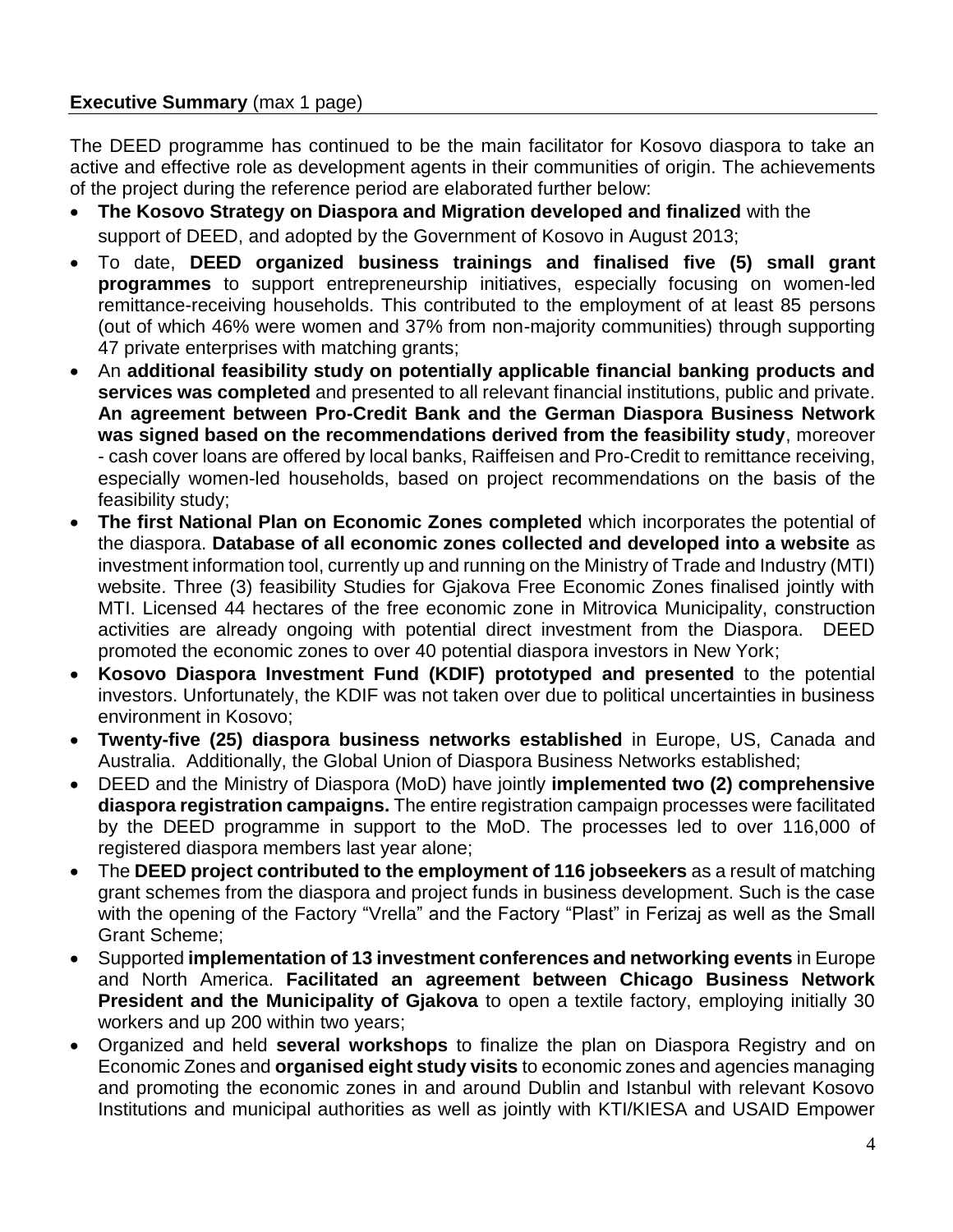Project, supported two international trade fairs in Cologne/Germany and Bern/Switzerland;

 DEED project worked with **Banka Private e Biznesit (BpB) to allow transfer of remittances from Diaspora to Kosovo with zero fees** during the period of summer, for 4 months, partly fulfilling DEED's goal to formalize channels of remittances.

#### **The Project** (max. 1 page)

While the first phase was ongoing, project has continued achieving results as a set for its first phase until 30th of June, respectively 30th of September 2014, implementation of DEED phase two started on 1st of July of the same reporting year, 2014. Remaining activities under DEED 1 were thus implemented in parallel with the activities started under DEED 2 (*Please note that DEED 1 was not funded through MPTF*). Although the second half of the year 2014 has been characterized with decisive political developments following the last national elections held in June 2014, DEED has continued to work towards achieving its set goals. The overall objective was to enhance the contribution of diaspora to poverty reduction in the short-term and to sustainable, gender equitable local economic development in the long-run through facilitating and encouraging investment and saving behaviour among migrants and remittance-receiving households. The DEED programme was an innovative initiative for enabling the Kosovo diaspora to play an active and effective role as development agents in their communities of origin. The project worked with remittance receiving households, members of the Kosovo diaspora, as well as the relevant institutions in Kosovo to create opportunities for Kosovo and its people, at home and abroad, to create a better future. The project was funded by the Ministry of Foreign Affairs of Finland and implemented jointly by the United Nations Development Programme in Kosovo and the International Organization for Migration Mission in Kosovo.

DEED has maintained and expanded its strong partnership with its main counterpart, the Ministry of Diaspora (MoD), Ministry of Trade (MTI)/ Kosovo Investment and Enterprise Support Agency (KIESA), Kosovo Agency of Statistics (KAS) as well as other key stakeholders in Kosovo and abroad, such as the Kosovo American Chamber of Commerce (AMCHAM), Association of Kosovo Businesses (AKB), Kosovo Bankers' Association (KBA); and Diaspora Business Networks including those intended especially for women and businesses. This mutual trust has continued to deepen throughout the project lifetime, and was the result of close cooperation between the project staff and the key personnel at the MoD, as well as other related institutions in Kosovo and abroad. Establishing these well-functioning relationships has required from the project staff to make timely and concise decision making as well as apply prompt operational procedures when implementing agreed plan of activities. Additionally, due to the flexible organizational structure as well as the regular communication with the donor, the project has been able to respond promptly to various requests for assistance, support and cooperation from the MoD and other beneficiaries and partners. The joint implementation model of the two partner organisations, UNDP and IOM, has proven its greatest strength in its flexibility of implementation, as well as bringing together the strengths of both organisations, which created additional trust towards the project and both implementing bodies.

The DEED project continued to promote and facilitate an improved environment for women in Kosovo especially regarding access to the labour market and participation in decision making processes. Challenges in this respect continue to linger in Kosovo where approximately only onein-five (21.4%) women of working age are active in the labour market, compared to three-fifths (61.8%) of the male working age population. Among those who are able to work in Kosovo,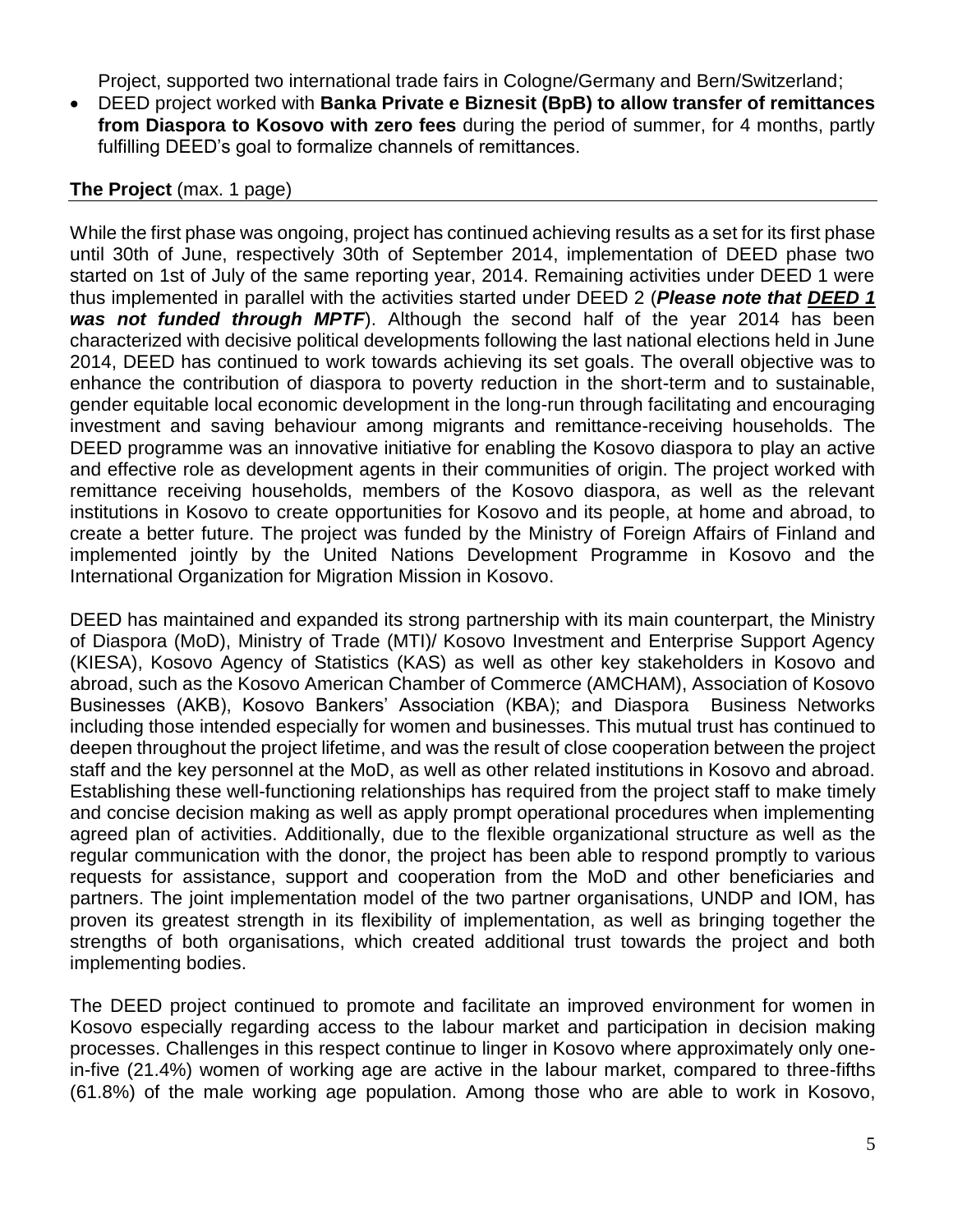unemployment is much higher for women than for men, 41.6% compared to 33.1%.<sup>1</sup> Significant gender imbalances persist especially at the level of decision making in local and central institutions – which are usually male dominated. This was evident when looking at the participation of women representing MTI, MoD, KIESA, Municipalities, and different institutions in workshops or trainings with which DEED cooperates. Yet, in meetings and conferences where DEED was involved the participation and contribution of women has received very positive feedback.

# **Factors Affecting Implementation and Outputs (**max. 3 pages**)**

The DEED project was active since August 2012 and it concluded in December 2016. The overall objective of the project was to enhance the contribution of diaspora to poverty reduction in the short-term and to sustainable, gender equitable local economic development in the long-run, through facilitating and encouraging investment and saving behavior among migrants and remittance-receiving households.

The DEED project assisted the Ministry of Diaspora of Kosovo in designing a first ever National Strategy for Diaspora, a comprehensive document guiding five years of strategic policy work on diaspora issues in Kosovo. In addition to the strategy, during the project lifetime several important knowledge-based products have been delivered by DEED: a feasibility analysis of possible banking products and services that would encourage the use of formal remittance channels; assessment, mapping and piloting of investment models and instruments for diaspora; an evaluation of the international guarantee fund model; and three Kosovo Remittance Studies (2010, 2012 and 2013). Translation of these knowledge products into policy and practice has also started. However, the two-year timeframe of the DEED project had proven to be too short to allow for a long-term sustainable, gender equitable local economic development to become visible. There is a risk that without further guidance and support, the institutions may fail to further develop and implement the activities on the basis of these already established intervention models. Consequently in order to achieve the project overall objective, in 2014, with the conclusion of phase one (DEED 1), the second phase of additional two years' timeframe of the DEED Project (DEED 2) was introduced.

Accordingly, the DEED project continued to further generate a well-functioning relationship and mutual trust between the then newly established Ministry of Diaspora (MoD) and the two development organizations, UNDP and IOM. Additionally, during the project cycle, connections between the MoD, Kosovar Diaspora abroad (including diaspora associations) and the diplomatic network of Kosovo have been strengthened significantly. The DEED project also established a very cooperative relationship between MoD, MTI/KIESA and other stakeholders and partners in Kosovo. All these networks were strengthened and new relationships were established during the lifetime of the DEED project, so that the Ministry of Diaspora would be enabled to ingrain the models, services and products piloted to date by the project.

Moreover, excellent opportunities for synergies between several existing IOM and UNDP projects could be identified and concrete measures for better livelihood and entrepreneurship opportunities for the remittance-receiving households were undertaken. As a result, synergies were created with the work done under existing UNDP interventions like Aid for Trade (AFT) and Active Labour Market Programmes (ALMP). In addition, synergies were created with the EU funded Community Stabilization Programme and MSME Support Project implemented by IOM which promote

<sup>1</sup> Employment rate: men 41.6%, women 33.1.% (LFS 2015)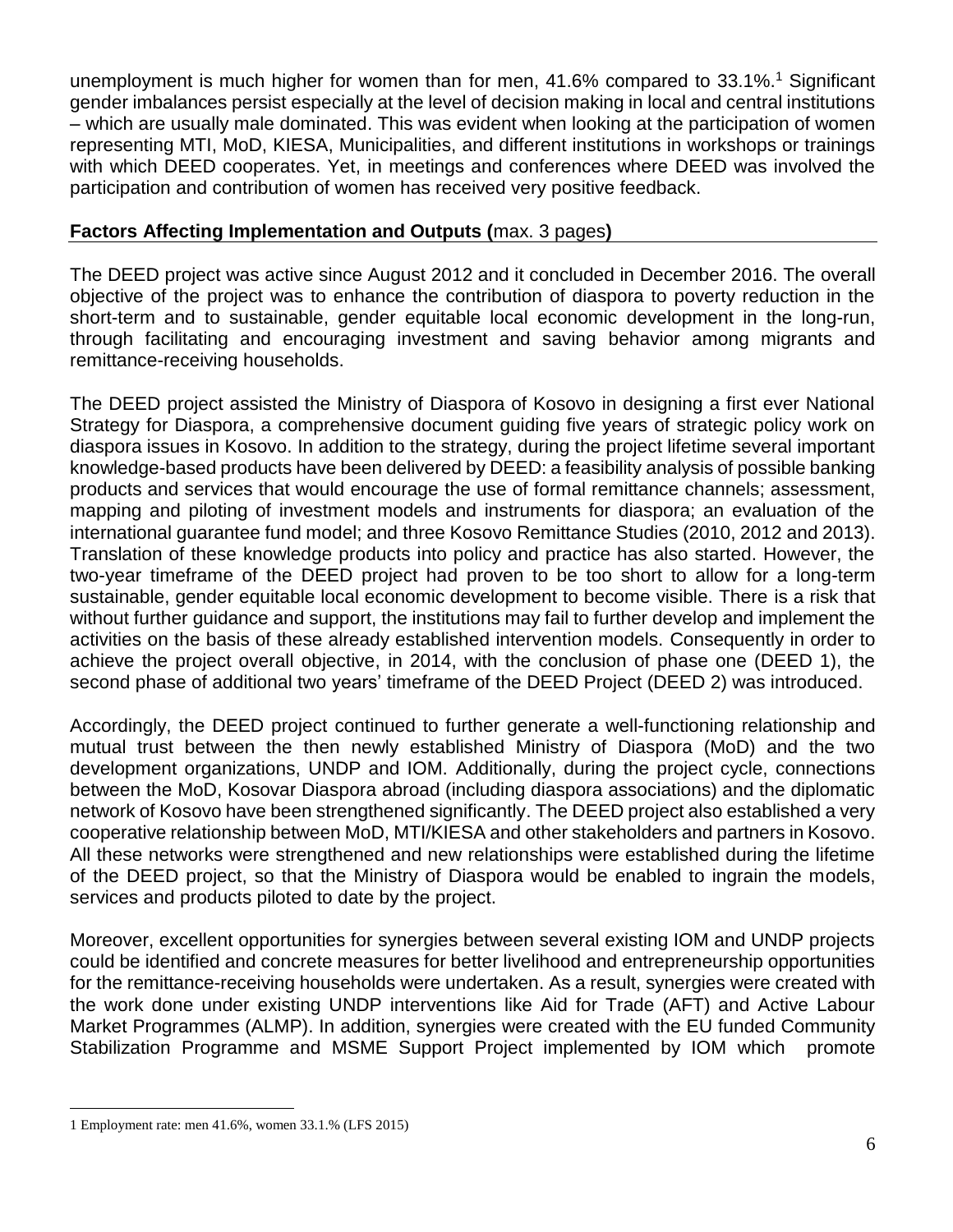entrepreneurship by providing seed capital through their grants programmes to microenterprises and SMEs.

In order to achieve the set outcomes, the project foresaw three key methods of intervention:

**1) Strengthened capacities of Kosovo authorities to implement the National Strategy for Diaspora 2013-2018;**

**2) Relevant stakeholders have increased capacities to facilitate migrants' investments in Kosovo;** and

**3) Strengthened capacities of remittance recipients, diaspora business networks and Kosovar authorities to increase the positive impact of migration on the socio-economic environment of Kosovo**.

There have been political factors that have had direct impact on the full implementation of the planned activities, as the June 2014 elections brought about changes in the Kosovo Government, and in the Ministry of Diaspora (MoD). The uncertainties during this period with regards to the human resources within the MoD, especially with regard to specialised capacities for undertaking certain activities, have resulted in the postponement of some DEED activities into 2015 and some into 2016. During this period and throughout the project implementation DEED's expert consultants have therefore played a crucial role in continuing to provide support to the institutional counterparts, especially in cases, when government staff was either unwilling or unable to fulfil assigned tasks due to their own uncertain personal/professional situation. While certain delays were incurred, the project was still able to mitigate the impact of these problems by keeping the hired consultant within the MoD. The relationship with key partner institutions, the MoD and MTI, as such has been excellent throughout project implementation resulting in constant consultations, joint planning and implementation of the project.

Changing priorities and turnover of staff can be a challenge, due to change in the governing coalition leading to new ministers taking over the leadership of both main governmental counterparts, MoD and MTI. New leadership often means a new vision and/or direction for the ministries, however by aligning all planned activities with the National Strategy on Diaspora and its action plan, which was approved at the highest level, the project team could be confident that the overall plan will not be affected. Furthermore, the project team has built strong relations with the civil staff of both ministries who continued to work in their positions regardless of the political level changes.

The relation with MTI and MoD, has turned into a very close coordination and cooperation throughout the projects' second phase. Joint activities in relation to diaspora registry promotion, work with economic zones (the national plan on economic zones and economic zones promotion) and the establishment of the Global Business Union have been developed in a cooperative manner with full participation of the ministry staff, especially the Kosovo Investment and Enterprise Support Agency (KIESA). This cooperation and partnership of Kosovar institutions has been illustrated by the MoD's 2015 contribution of 60,000.00 EUR for the joint diaspora registry promotion campaign and the additional contribution of 75,000.00 EUR for the further enhancement of the diaspora registry in 2016. Additionally the commitment from KIESA-MTI of 47,000.00 EUR to the various activities within the output 1 and output 3 throughout 2016. The signed agreements regarding these contributions can be found in Annex 1 and 2 of this report. The close cooperation with MTI was also evident in the process of contracting the making of the "Diaspora talking to Diaspora for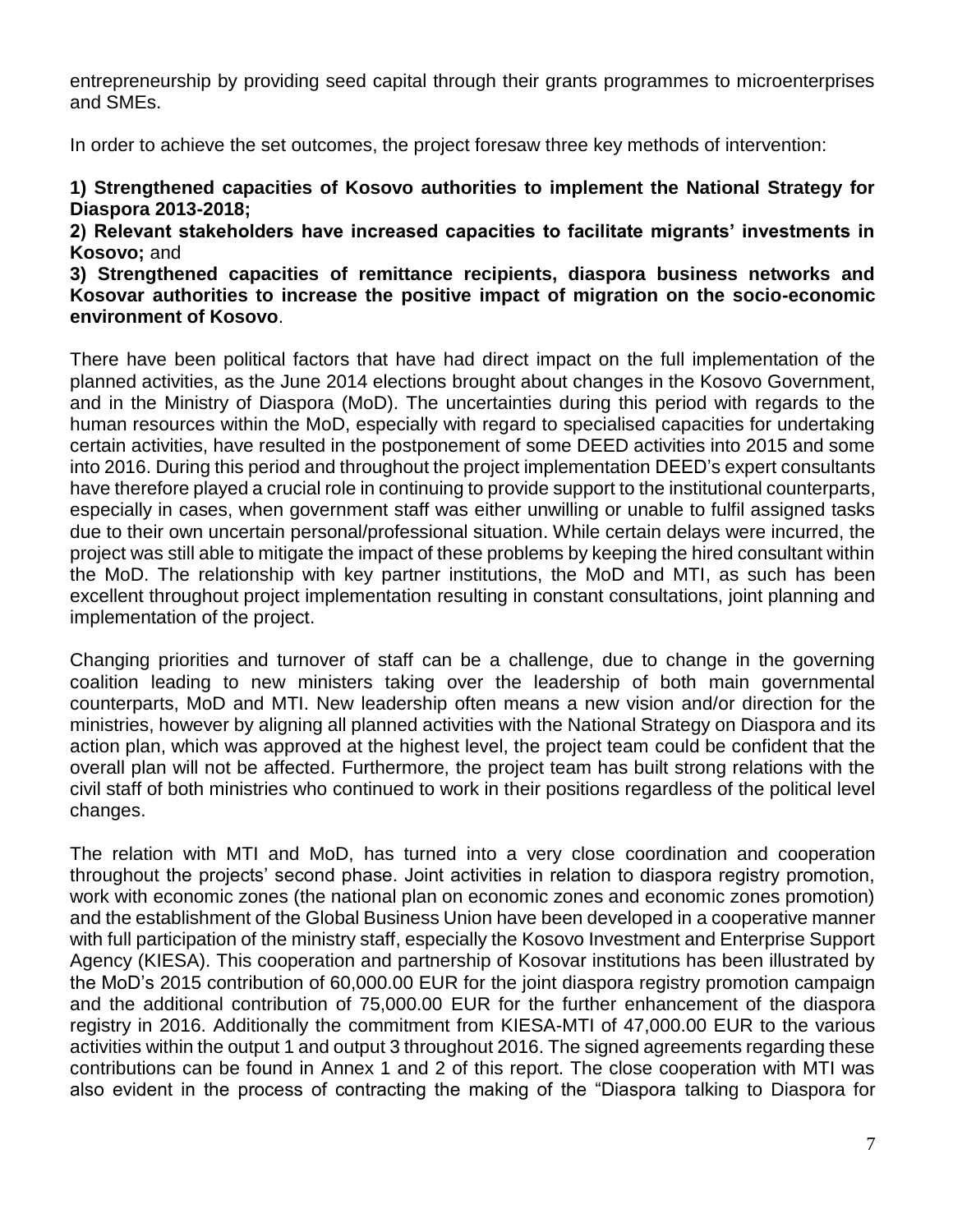Investments" video promotion documentary, where MTI contributed with 3,500.00 EUR and 13,500.00 EUR during 2014 and 2015.

As important as these institutional relationships have been for the project, new partners are always important for expanding the scope and reach of project activities. For the benefit of the programme, DEED has established cooperation with two diaspora organisations that offer an important and unique experience and expertise to the project activities. The first, as referred to previously, is the partnership with the KosovoDiaspora.org for the promotion of the Diaspora Register. The organisation is uniquely placed to conduct outreach activities and increase the visibility of both the Diaspora Register as well as the project itself. This partnership was crucial in maximising the impact of project assistance and resources.

The second crucial partner in the project implementation, with which the DEED project has developed and strengthened its partnership, is the American Chamber of Commerce in Kosovo, and together with the MoD and MTI/KIESA. All four organizations together, have promoted and further established the diaspora business networks, while strengthening the role of the global union, with whom the DEED programme has developed and maintained excellent relationship. Most importantly AMCHAM has been a strong advocate for promoting diaspora and foreign investments in Kosovo by also offering their assistance and full cooperation to all interested parties.

The DEED programme remained active in creating an improved environment for women in Kosovo especially in the labour market and in decision making. Challenges, as mentioned above, continue; approximately one-in-five (21.4%) women of working age are active in the labour market compared to three-fifths (61.8%) of the male working age population. Among those in the labour force, unemployment is much higher for women than it is for men,  $41.6\%$  compared to 33.1%.<sup>2</sup>

Challenges remained especially related to participation of women representing MTI, MoD, KIESA, Municipalities, and different institutions in workshops or trainings with which DEED cooperates, due to the gender imbalances, especially at the level of decision making positions in local and central institutions – which are usually male dominated. While the DEED programme supported gender mainstreaming and diversification of the labour force, the decision making power and substantive expertise of the partner institutions must be respected and thus making it difficult to influence gender balance in many of the programme's activities. Yet, positive signs have been recognized in the participation of women especially in meetings and conferences that DEED was involved in.

Given the programme's central objective of steering remittances towards investment, DEED has continued its efforts to contribute to women economic empowerment by advocating for diaspora investments that led to the **employment of women as well as non-majority groups**. There has not been a meeting with the potential diaspora investors where these two important matters were not underlined, by encouraging the Diaspora Business Networks (DBN) to include more women in the networks. Therefore, both through internal technical support processes and project activities with the MoD, DEED has continued to strive to promote women economic empowerment. As a result, the MoD is now also active in promoting the participation of women and their placement in management and decision making positions - especially in the diaspora business union.

<sup>2</sup> Employment rate: men 41.6%, women 33.1.% (LFS 2015)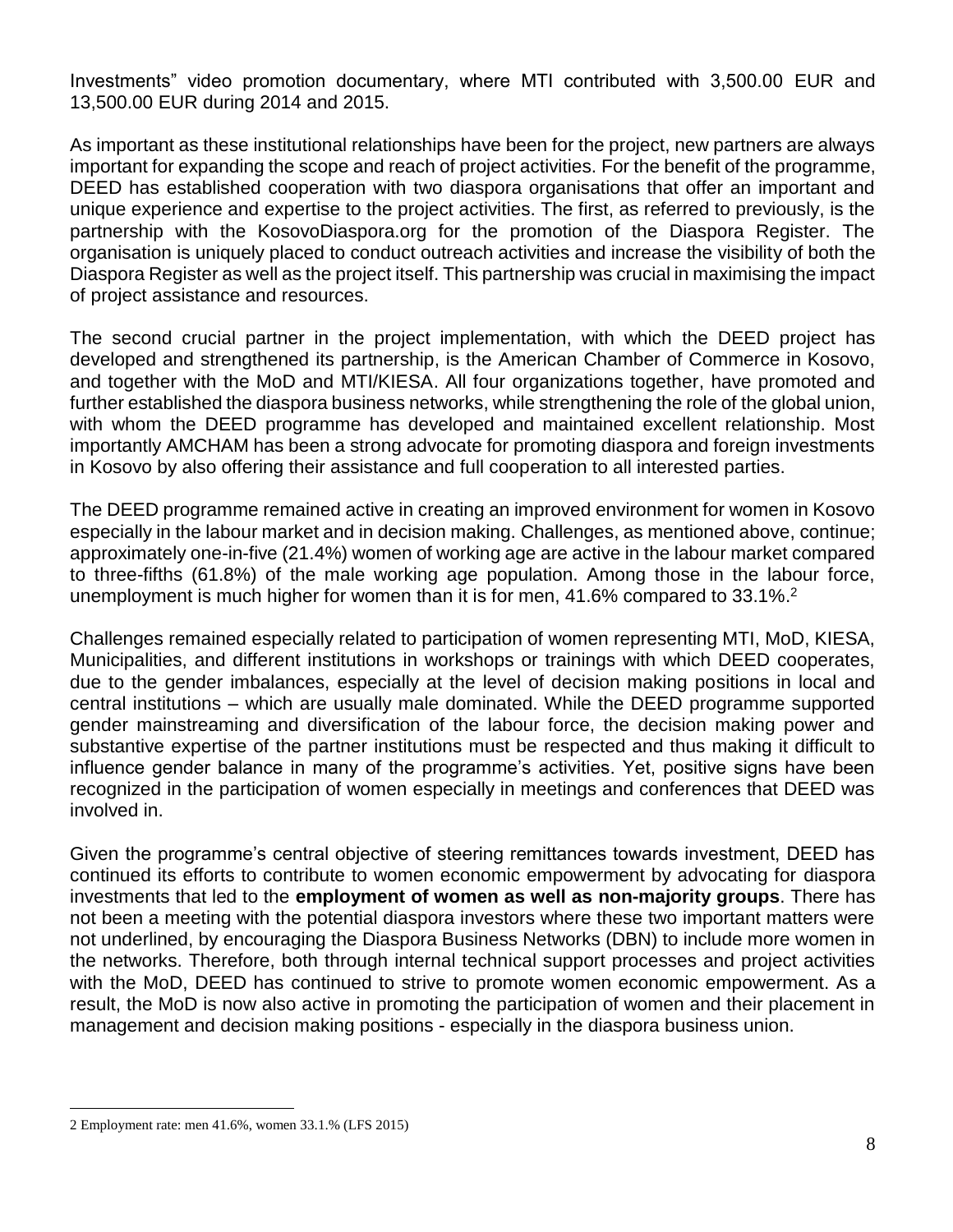The DEED programme was also a frontrunner in **capacity development** of public institutions and partners. Namely, the DEED programme has supported the MoD in terms of providing technical assistance and building capacities for facilitating inter-ministerial strategies and activities such as the National Strategy for Diaspora (NSD). This has led to new links and better cooperation with Kosovo's diplomatic missions in Europe and North America. The diaspora registry is also a formal avenue which has led to closer ties with /-and information on diaspora that will help MoD in the design of policies and programmes. This has unilaterally empowered the diaspora as it has enumerated part of the diaspora and further realized their potential for skills transfer and for decision making. In addition, institutions such as KIESA and MLSW have been supported in their activities and in their cooperation to achieve common objectives.

#### **Risk Management (**max. 1 page**)**

As briefly mentioned above, throughout the project lifetime, there have been political developments which have had direct impact on the implementation of the set and planned activities during the reporting period. Yet the impact was not so severe that the set objectives of the DEED project could not be achieved. Some of the project activities however had to be postponed. The relationship with key partner institutions, the MoD and MTI has been excellent throughout project implementation with constant consultations, joint planning and implementation of the project. The project has engaged with the Kosovo diaspora, being multifaceted and multidimensional, and the varying expectations of the MoD in relation to the approved work plan. Any project working in this field must coordinate among a variety of stakeholders with often differing interests and perspectives not only in Kosovo but in the primary countries of destination. This has been a challenge in the sense of timing of the activities. The implementation of activities abroad in particular has been a challenge, because of difficulties in identifying suitable partners and negotiating an appropriate timeframe due to their other obligations. The project has found it essential to have reliable and trusted partners in the diaspora to reach out to members of diaspora and disseminate information, therefore the delays in implementation were seen as necessary and warranted. In the future such activities abroad will be much easier to conduct as contacts with the diplomatic network and diaspora associations, in addition to active individuals in diaspora, have been established and they can be engaged in a timely manner.

Within Kosovo, coordination among public and private sector as well as other donors remained an ongoing challenge. Timing and coordination of activities has been an issue also locally as these different actors generally work at different speeds and have different obligations and internal decision-making procedures. For example, one of the challenges faced during the reporting period were the delays from the Kosovo central institutions to establish a 'government committee' mandated to oversee the implementation of the National Strategy on Migrants and Diaspora 2013- 2018. As a result, there was a setback in the development of the related M&E System as foreseen in the DEED work-plan. However, the MoD and DEED had agreed to develop an adaptable M&E model during the second half of the 2016 that would serve the purpose for the Kosovo Institutions in the meantime and will be adopted once the committee is in place. Meanwhile, with the ongoing developments on the Government side, the entire undertaking, in agreement with the MoD, has been postponed until further notice, since the M&E framework for the Strategy was no longer highest priority for the government given the planned reformatting of the government entities for 2017 -2018. For the time being the MoD is comfortable with the level of monitoring vis-à-vis the implementation of the strategy and its action plan to date.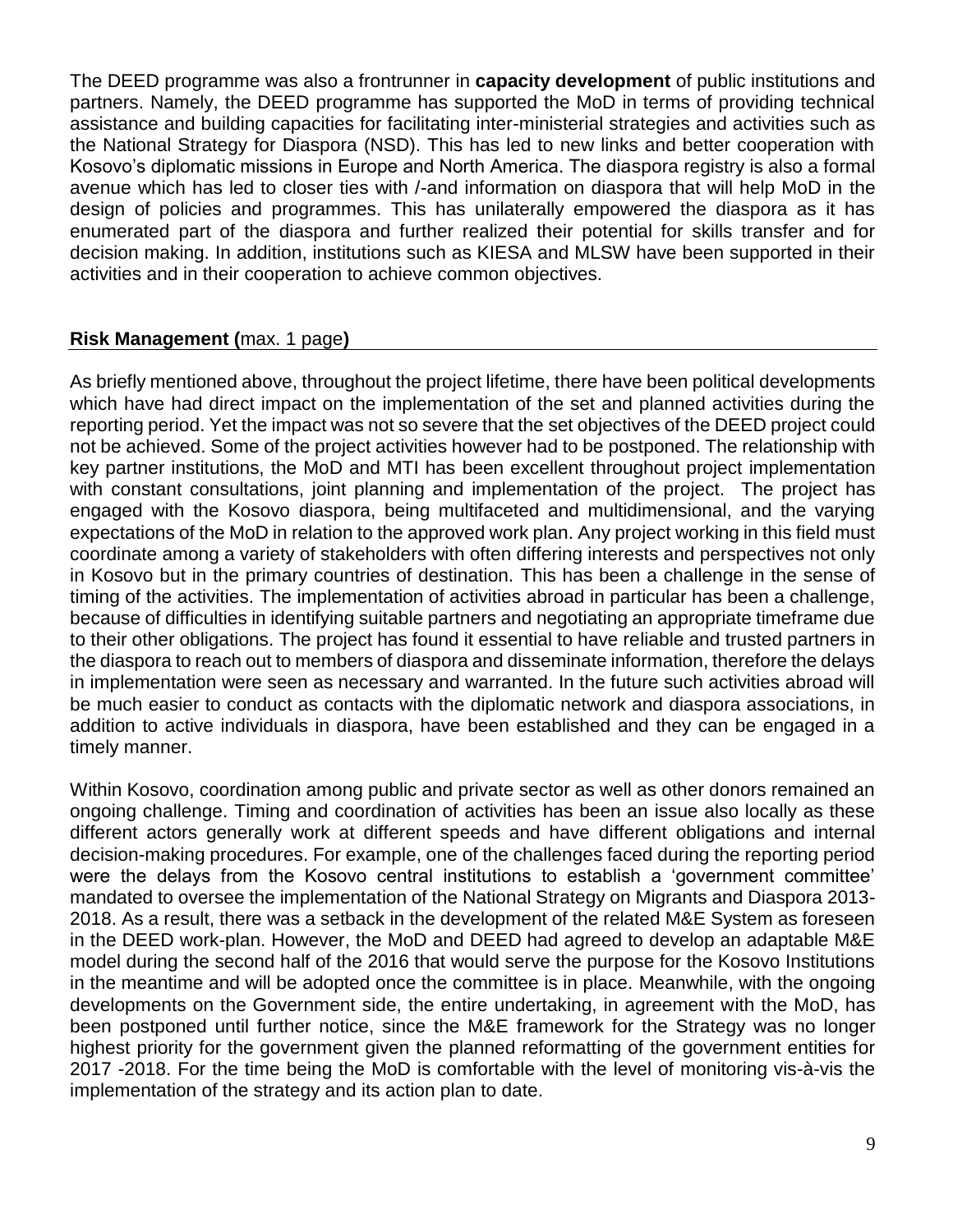Another issue that arose from the many actors involved is the need to avoid duplication of activities. While it has been suggested that the MoD would organise formal coordination meetings, the ministry staff has indeed been fully engaged in the development of the Strategy for Diaspora and Migrants (SDM) and thus there have been little human resources available. Therefore the project staff has continued to organize meetings on a regular basis with the primary actors to share information and coordinate activities. Finding adequate experts has been a challenge for DEED during the first phase of the project lifetime, partly because collecting data on diaspora and foreign investments were complete novelties in Kosovo context. While effective methods to contract experts for short-term positions have been established during the project, also as a result of the established networks with the Kosovar diaspora communities, the unexpected departure of the UNDP Project Manager in mid-February 2013 posed some more difficulties. The recruitment process for new UNDP Project Manager was initiated without delay, however due to lack of eligible candidates the post had to be re-advertised, and the recruitment process could be successfully finalized in May 2013. During the absence of a Project Manager, the Project Associate and UNDP Programme Analyst jointly performed the tasks of the acting Project Manager. However, from 1st June 2013 the new UNDP Project Manager assumed his duties and since then the project has continued without further delays related to change or lack of project staff.

One additional potential risk for implementation of some of the activities like the investment models, was the real and always present possibility of political changes. The results of the municipal elections in November-December 2013 caused significant changes in municipal political atmosphere, influenced municipal decision making processes as well as practical decisions relevant to the project. Especially development of the economic zones is sensitive to municipal politics and the future development of Municipal Diaspora Liaison Office. In addition the parliamentary elections had a negative impact on project implementation as well, due to the delay in forming the government which took more than six months after the elections took place. However, DEED ensured project implementation despite ongoing potential political changes by establishing even wider networks and partnerships with several key actors simultaneously.

# **Assessment of Outputs** (max. 2 pages per output)

The overall objective of the programme was to enhance the contribution of diaspora to poverty reduction in the short-term and to sustainable, gender equitable local economic development in the long-run through facilitating and encouraging investment and saving behavior among migrants and remittance-receiving households. **The expected programme result of DEED** was to empower the Kosovo diaspora to play a greater role as development actors in their communities of origin in order to have a positive impact on their local economy and the livelihood of their residence.

During 2012-2014, the DEED project was implemented jointly by UNDP and IOM, and used an applied pass-through modality in the management of funds, with the responsibility of financial and narrative progress reporting being mainly the responsibility of UNDP as the Administrative Agent. By creating a joint programme the UNKT aimed to upgrade the DEED project into a multi-partner intervention, with the multi-donor trust fund to manage the funds separately with each implementing partner. This modality made it easier for additional partners to join the intervention at later stages, and also the responsibility of financial and progress reporting were divided equally between all partners – with the UNDP as Administrative Agent having the coordinating role.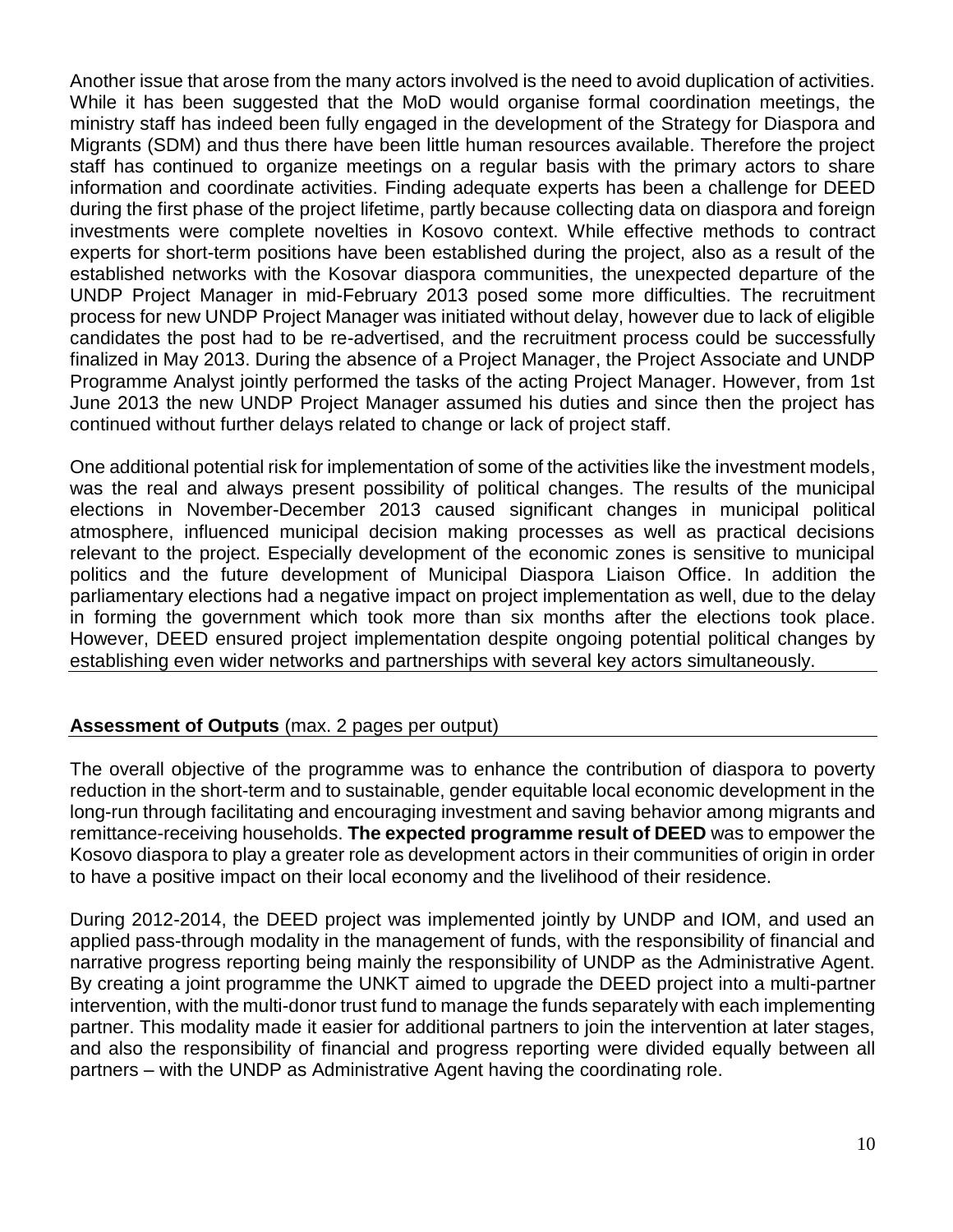#### **DEED – Output 1**

# **Strengthened capacities of Kosovo authorities to implement the National Strategy for Diaspora 2013-2018**

**The Kosovo Strategy on Diaspora and Migration (SDM) developed and finalized with the support of DEED, (adopted by the Government of Kosovo in August 2013**) – based on the policy document SDM 2013-2018 which, reflected extensively the commitments of the Government of Kosovo and its dedication to enforce the care and cooperative spirit with the people who are physically out of the Kosovo territory. The SDM represents the first strategic document of the Government of Kosovo which aims to advance the political and social rights of diaspora through concrete measures: preserving the cultural and lingual identity of diaspora, preventing assimilation, assisting the integration process in host countries and providing legal and administrative assistance to those who are willing to contribute to the economic development of their homeland.

**Diaspora Registry functional and Campaign rolling out** – In line with the Diaspora and Migrants Strategy 2013-2018 objectives, and the Roadmap for functionalizing the registry, the DEED project supported the MoD in 2015 to roll out the campaign promoting the Diaspora registry. As a result of the campaign the number of registered diaspora members increased by approximately 500% according to the Ministry of Diaspora since the last registration in 2015, surpassing our expectations. Based on this previous experience and great success of the Diaspora Registry, the second comprehensive registration campaign *"Ti je pjesë e atdheut,*" or "you are part of the homeland" began in June of 2016. Similar to the first campaign, the campaign has been implemented over the summer months in order to utilize the influx of visiting diaspora members over this time period. The campaign continued to involve many of the same media used by the previous year's campaign, and registration was done through an online portal where diaspora members had easy access to the form and could complete it at any time, or through physical forms which were accessible at booths placed in the airport, throughout city centers across Kosovo, and at all borders.

**Completion of the Kosovo Remittance Study (KRS) 2013 was** followed by promotional activities among all relevant partners and stakeholders, while capacity of Kosovo Agency for Statistics KAS was built sustainably. Production of knowledge products such as KRS 2013 related to diaspora and its financial potential has proven to be necessary in order to influence policies and to advance inclusive growth in Kosovo with the help of diaspora.

**Twenty-five (25) Diaspora Business Networks established** - The DEED project has supported the MoD and MTI to establish to date, 25 Diaspora Business Networks in 22 countries where Kosovo diaspora is residing - 15 in European countries such as in Croatia, Slovenia, Italy, Austria, Germany, Switzerland, France, the Benelux states, the UK, Finland, Turkey and the latest two Sweden and Norway, as well as 5 in North America, including Toronto, New York, Detroit, Chicago and Dallas as well as in Australia. In addition, the established Global Union of Diaspora Business Networks, which is the Umbrella for all the existing networks, will facilitate and promote diaspora investments in Kosovo and abroad in the months and years to come. These networks have proven to be very important when moving forward with other related activities, such as establishing formal associations like the "Diaspora Women Entrepreneurs Network", and should serve to better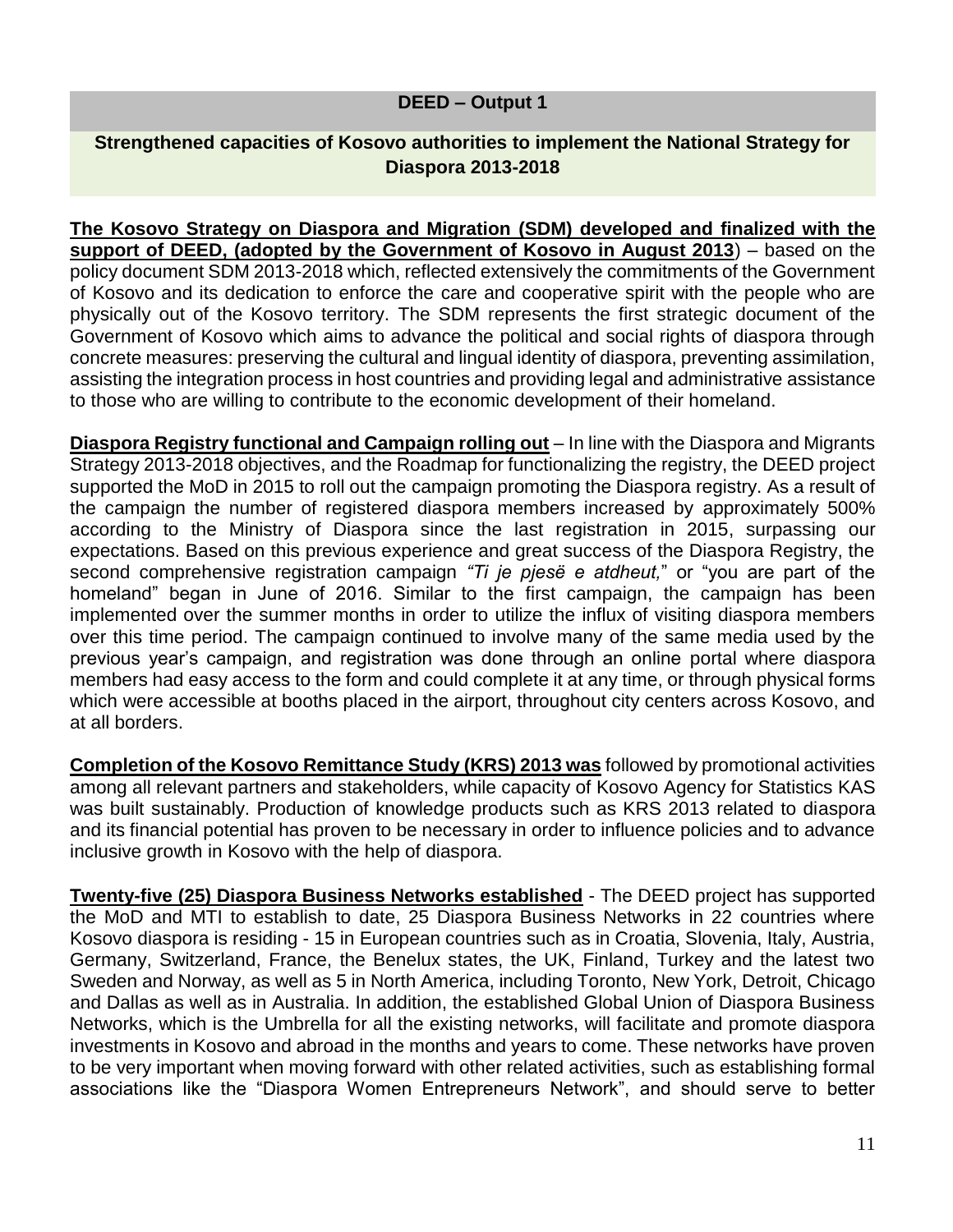coordinate and facilitate investments in Kosovo's economy to increase prosperity and sustainable growth.

**Completion of a specific feasibility study on three selected banking products and services** - has been published in March 2014 and shared with the Kosovo Banker's Association (KBA), local banks, and international financial institutions such as Credit Suisse and Julius Baer. The feasibility study was also shared with the World Bank, the International Monetary Fund and the Kosovo Central Bank. The report on the banking products contains suggestions on how to incentivize remittance receiving households to use the proposed products and shows that banks usually do not consider the diaspora as clients beyond their deposits. It further recommends tangible and concrete products and services to be developed that can increase the inclusion of the remittance receiving families and remittance senders on the other side in the banking system as a precondition for a possible sustainable investment in Kosovo. With this activity the DEED project achieved a milestone by sensitizing the most influential local commercial banks in Kosovo and financial institutions for a potential new clientele/target group.

**Traditional US/Kosovo Trade and Investment Promotion - Business to Business (B2B) Mission in the United States of America** - supported by DEED aimed to increase the cooperation between Kosovar and US companies, and encourage diaspora and foreign investments in Kosovo. This was done through featuring business-to-business meetings and investment conferences, promoting the business opportunities that exist in Kosovo and establishing a network for the Kosovo private sector with foreign companies. This conference/trade mission has served its purpose to improve the image of Kosovo in the eyes of potential investors and in promoting investment opportunities in Kosovo. The Trade and Investment Mission consisted of a participation in the International Franchise Expo in New York, and various business activities and field visits to selected companies in Des Moines, Iowa (with whom Kosovo has a State Partnership Agreement). Given the considerable number of successful diaspora businesses operating in the USA and the already existing potential for cooperation, success stories about cooperation between Kosovo and US companies still remain below the desired level. Hence, the primary aim of this trade mission was to reach out to companies owned by Kosovars in order to increase the role of diaspora businesses in Kosovo. As a result of this mission to the US, seven (7) concrete contractual deals between domestic and US companies were established.

**Diaspora Success Stories Conference: "ExpoForum" was organised in June 2015 in Prishtina** - in order to promote diaspora investment and business networking. The "ExpoForum" was both a forum that promoted discussion between private sector businesses, potential diaspora investors and high level officials from both Kosovo and Albania, as well as a fair that exposed the successful diaspora businesses that operate in Kosovo as a result of Diaspora Investment. The Expo Forum was an initiative of the DEED programme, which was responsible for its organization and technical coordination together with the Ministry of Diaspora (MoD) of Kosovo, Ministry of Trade and Industry (MTI) and the Ministry of Economic Development (MED). Apart from the ministers of the MoD, MTI and the MED, the conference was also attended by officials and the minister of the Ministry of Energy and Industry of Albania, the president of the Albkonfindustria NGO of Albania, the president of the Global Diaspora Business Union, as well as the Deputy Resident Representative of UNDP.

**DEED project promoted Kosovar food products in the "ANUGA" world's largest food fair held in Cologne/Germany** - In order to promote domestic products abroad the DEED programme became a part of a conglomerate of organizations which was formed to promote Kosovar food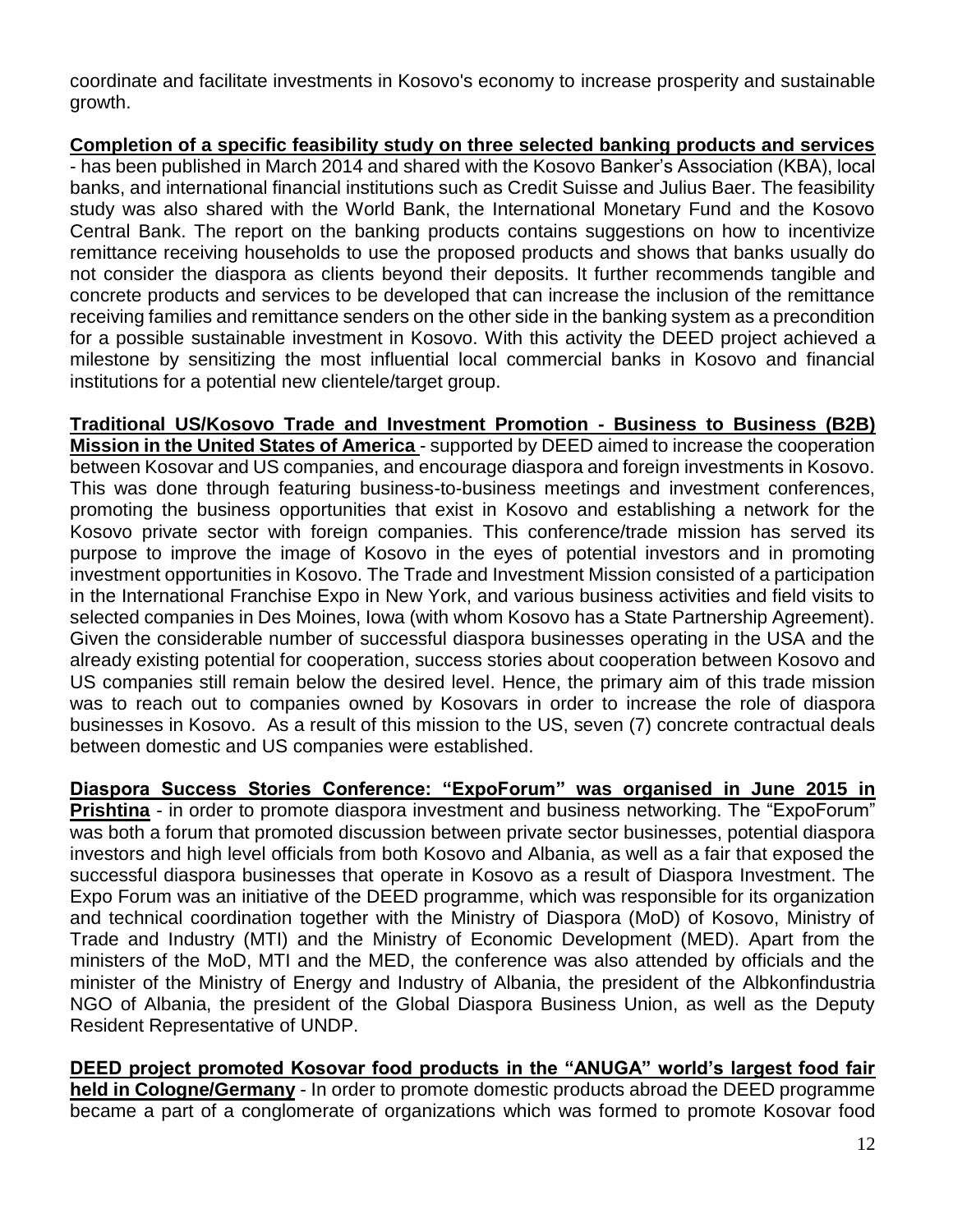products in the "Anuga" food fair in Cologne, Germany. "ANUGA" is the world's leading food fair for retail trade and food service and catering market, and presented an excellent opportunity to promote Kosovar products and create the potential of export for Kosovo. The event provided a great opportunity for Kosovar producers to find new niches in a wider market than just Western Balkans. The activity was implemented by the DEED programme jointly with USAID, Swisscontact, MTI, and KIESA, and thereby maximized the potential impact. The final results were largely successful in that they provided large scale promotion of Kosovar businesses and products abroad but also led to new business partnerships and export possibilities. One such newly created business partnership was seen between a local dried fruit producer and a German business who now wishes to import the dried fruit to Germany while two other contractual agreements were reached, also to export mainly to Europe. The contracts reached between these companies, although they currently amount only to small scale export opportunity for Kosovo as a whole, represent a great potential for similar partnerships to be created which would further increase the overall export capabilities of Kosovo and its economy.

**MOD presents Coordination Office to Diaspora Business Union in New York** – MoD with the support of the project has established the Coordination Office (CO) on  $25<sup>th</sup>$  of July 2016. The role and functions of this CO are to help Kosovar businesses export Kosovo products, initially targeting Kosovar businesses abroad as potential buyers, and to facilitate and help potential investments from diaspora in Kosovo, and coordinate all activities of the Business Union. In order to inform the Diaspora Business Union about the overall roles and objectives of the Coordination Office, how it will function, what they are expected to contribute for the office, how will they benefit, etc. several meetings were organized in New York in March 2016. These meetings of the members of the Union and MoD were organized with the support of the Diaspora Business Network in NY, showcasing that the project efforts in facilitating better organized diaspora through establishment of the networks are now slowly yielding the intended results. This activity contributed to continuous efforts to further engage diaspora as active members in the development processes in Kosovo. Meetings consisted of short presentations and Q&A sessions during which also the September 25<sup>th</sup> Diaspora Economic Forum to be held in New York, USA, was discussed.

**14 Kosovar businesses attend B2Bs in Vienna, Berlin and Zurich** - The DEED project facilitated contact between local businesses and diaspora as well as foreign companies in order to promote the creation of partnerships and contractual business agreements. In partnership with the MoD, the MTI and the American Chamber of Commerce, a total of 14 businesses from Kosovo were supported to visit Vienna, Berlin, and Zurich during 19-24 March 2016. During these visits, the businesses had the chance to meet with the diaspora business networks of each of these respective locations and hold B2B events. These events were essential in providing face to face contacts between the businesses and exploring the potential of cooperation. In addition, the local businesses met with foreign businesses in these areas to further increase the potential of cooperation and the likelihood of creating partnerships. These partnerships will eventually lead to contributions towards Kosovo's economy, but more specifically in terms of facilitating exports from Kosovo. More importantly is the fact that these events were organized in full cooperation with the diaspora business networks in respective countries, thus underlining the sustainability and the successful future endeavor of the DEED's contribution for those business networks.

**Innovative Tourism Packages for Gjakova Municipality** – Tourism is acknowledged to be a sector with potential for growth in Kosovo hence is one of the priority economic sectors for the Kosovo institutions. There are many projects of both – Kosovar institutions and international organisations - in support of the tourism sector, however, there is still a lot of work yet to be done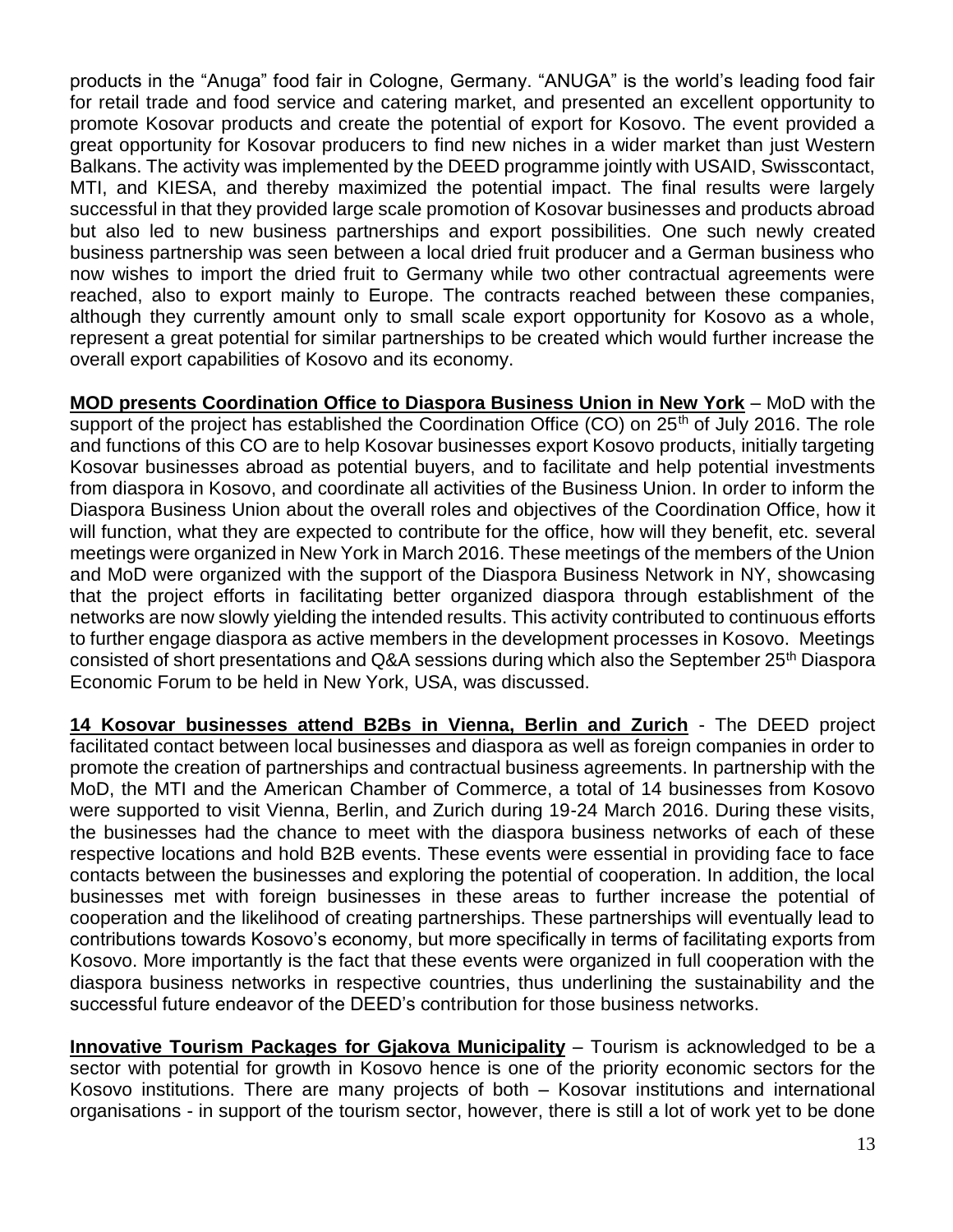at central level in terms of designing practical policies at central as well as at local level in terms of materializing concretely products and services to attract tourists. During the reporting period, DEED supported the development of tourism products for the region of Gjakova, one of the regions with tourism potential. In order to complement the initiatives for tourism products developed by NGO's and Hiking organizations, DEED team in close cooperation with the municipality invested in innovative tourism products. Gjakova is a strategic location for tourism as it also allows for crossborder tourism development. These products will promote development of sustainable businesses, with the goal of attracting more tourists, local and foreign, make touristic services available so that Gjakova is chosen as a place to visit. Some of these innovative ideas include high ropes and zip lines to enable utilizing the attractive scenery of the forests and wildlife in Gjakova as well as products that encourage visits to the lakes and rivers on the outskirts of Gjakova such as kayaking and rafting. The report that was produced has estimated costs for each product and each product has been adapted to specific locations in Gjakova, thereby providing targeted and adjustable investment projects to present to investors. The presentation of these products can be done especially to potential diaspora investors who have repeatedly shown their interest in the tourism sector in Kosovo. DEED facilitated the coordination and cooperation between the municipality and the diaspora in order to ensure that these products achieve the necessary funding by steering the Diaspora Business Union in this direction.

**Diaspora Economic Forum" 22 – 28 September, 2016 New York City -** In line with the overall efforts the MoD and the DEED Project (UNDP and IOM), have supported the Albanian Diaspora Business Network (ADBN) in organizing a series of events which include a high level investment conference in New York City and surroundings between 24-27 September 2016. This unique undertaking, not only in size but also in its substance, included Business to Business (B2B), Government to Government (G2G) as well as Business to Government (B2G) events with more than 600 diaspora businesses attending from Europe, USA, Canada, Turkey and Australia. This investment conference included also a significant representation of high level government officials from US, Kosovo, Albania, Macedonia and Montenegro. Furthermore, the annual RRBDSH Board Meeting has also been organized as part of the events in NYC. As a result of the Diaspora economic Forum, three (3) business deals between local Kosovar business, diaspora; and/or international participating companies; additional three (3) mid-size or large investment commitments for Kosovo (new, or expansion of current ones); strengthened relationship and reaffirmed partnership between private sector, government institutions and economic associations to facilitate and enable increase and expansion of foreign/diaspora investments in Kosovo have been reached.

The UNDP & IOM joint intervention has observed an increase in the attention that private sector in general and private banks specifically are paying to the potential of diaspora and remittance receiving households as a valuable clientele. This has become visible as some banks are taking remittances into consideration for lending<sup>3</sup> and telecom companies provide special services targeting diaspora. The interventions, especially the specific feasibility study on banking products, have ensured that the providers of financial services have sufficient data at hand about different services related to remittances that could be provided for clients in Kosovo and diaspora abroad as well as presenting to them cost effective means of targeting remittance receivers and diaspora. Also, without UNDP and IOM facilitation, the cooperation between the MoD, the Kosovo Bankers' Association and the KIESA would be less important.

<sup>&</sup>lt;sup>3</sup> As reported by Boryana Mustafa, a Board member of KBA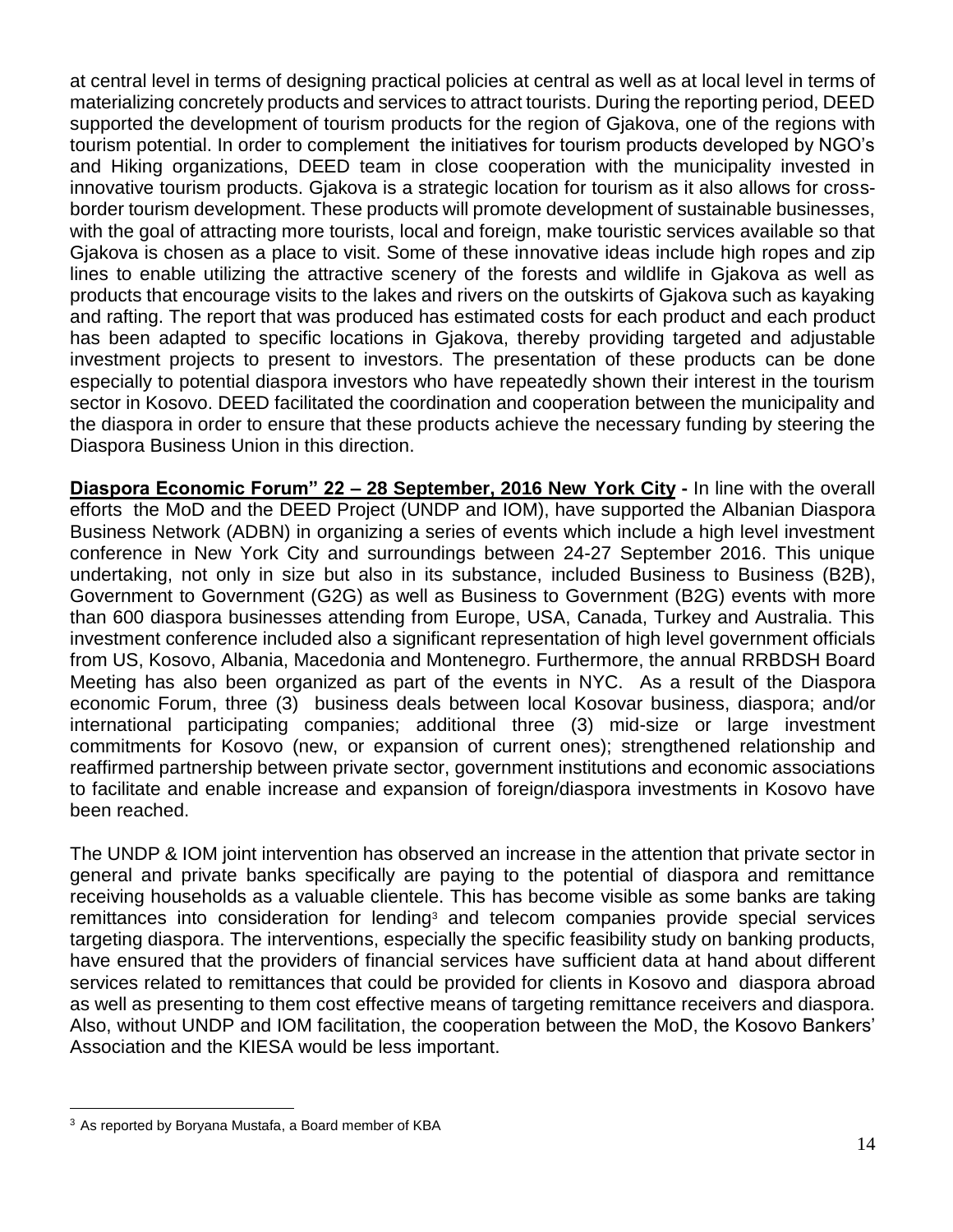This cooperation has been strengthened through intensive joint work and achievements to date, and has underlined the fact that this cooperation is essential in order to create a sustainable and comprehensive mechanism to 1) channel remittances to Kosovo through official transfer mechanisms, and 2) channel an increasing share of remittances from direct consumption to investments, thus creating sustainable economic growth both at local and central level.

The activities under this output are judged to be quite **effective** as they provided timely assistance to the MoD for the achievement of their institutional priorities as well as their legal obligations. The MoD as the newest ministry, had so far no strategic document to guide its efforts toward diaspora engagement from other institutional actors were largely ad hoc and poorly coordinated. Furthermore, under the Law on Diaspora and Migrants approved in July 2012 the responsibilities of the MoD included the development of an inter-ministerial strategy on diaspora. The law not only made this an obligation but also gave the MoD one year from the time when the law came into effect to develop the strategy. Therefore supporting the development of the SDM was a crucial first step in facilitating the engagement of the Kosovo diaspora, as the document would provide a framework of action not only for the MoD but also other interested actors, thus providing a unified vision and approach toward them.

There was initially a discussion within the MoD that a company could be hired to develop the strategy in order to ensure its timely completion, but through the logistical and technical support of provided, the project was able to simultaneously facilitate an inclusive participatory process while completing the work within the allocated timeframe. In addition, the public consultations abroad with diaspora communities were successful in creating strong contacts for the newly established MoD, since the consultations were organized in close cooperation with diplomatic network of Kosovo abroad as well as with diaspora organizations in target countries.

Similarly, the support provided to Kosovo Agency of Statistics (KAS) for the implementation of the KRS 2013 just came in time to assist them in conducting the third KRS which have been produced on an annual basis. Contracting KAS to conduct the third study avoided having any data gaps while at the same time capacitating KAS to continue collecting the data on an ongoing basis. Two experts on statistics of the UNDP Policy, Research, Gender and Communications Unit have supervised the staff of KAS during the entire data gathering and report writing process of KRS 2013. Furthermore, DEED project hired a local consultant who worked hand in hand with the KAS research team and jointly with KAS staff finalized the KRS report, in order to develop their capacities and transfer know how.

The success of the project support provided in developing the SDM can be measured by the degree of participation of diaspora members and other stakeholders in the process as well as its relevance to those stakeholders and its general alignment with international best practices. Ensuring an inclusive process for developing the Strategy has been a major priority for the project and this was achieved with over 900 members of diaspora participating in the above mentioned public consultations. Furthermore, the three strategic workshops included between 20 and 30 participants representing men and women from at least ten different ministries and governmental agencies, NGOs, media outlets, two academic institutions, and members of diaspora. After this rather intensive process requiring extensive engagement from the relevant parties, including the DEED project staff, the SDM was approved by the Kosovo Government on the 26<sup>th</sup> of August 2016 and certain activities have already foreseen in the SDM have already been implemented such as the formalization of the process of the Diaspora Register in October of this year and the establishment of diaspora business networks in Germany and Austria.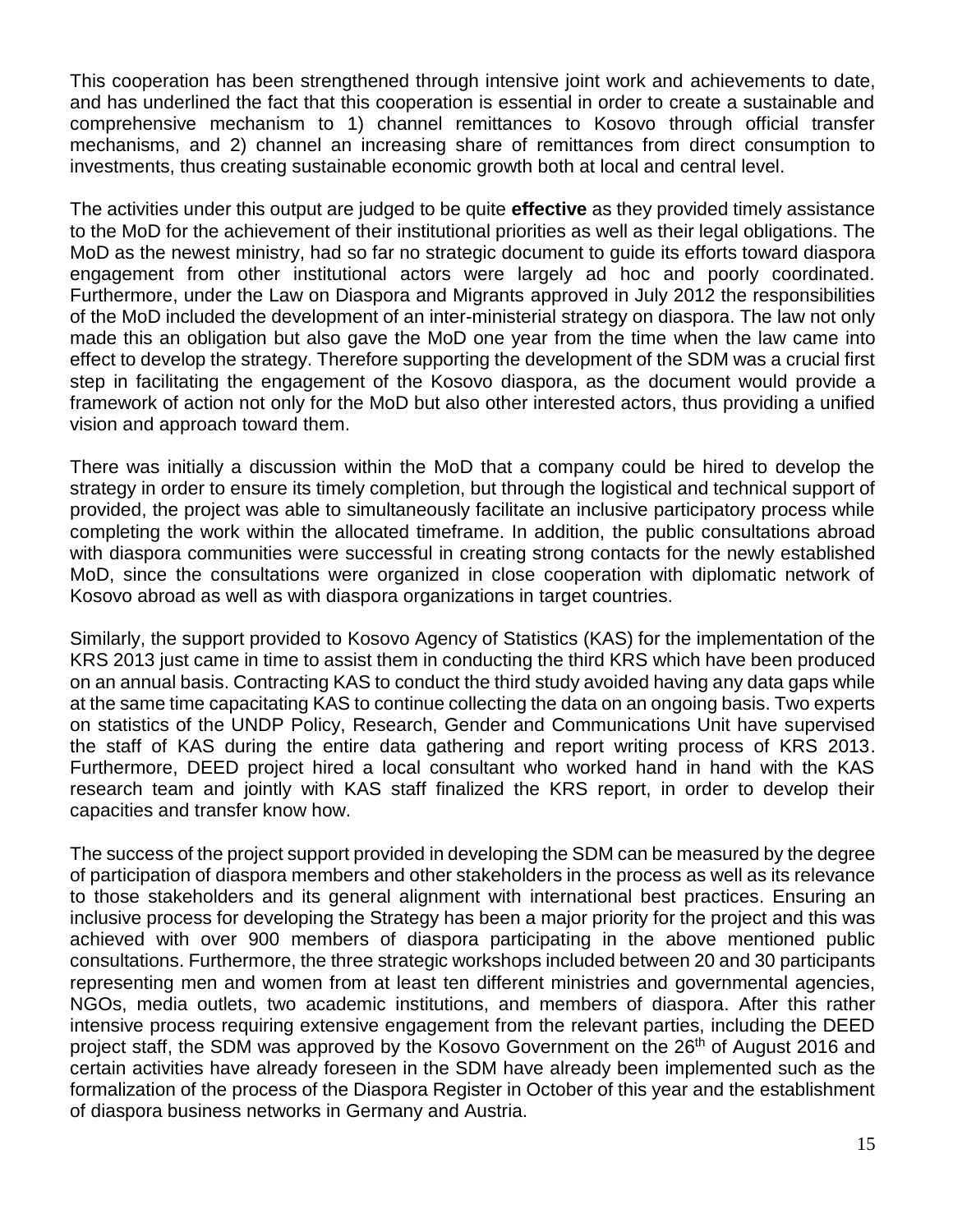During the participation of the Kosovo MoD in the Inter-ministerial Diaspora Conference in Geneva organized by IOM in June 2016, it was confirmed that the SDM does reflect the common strategies and priorities that governments from around the world have identified in relation to diaspora engagement. Furthermore, the SDM and materials related to its development have been shared with other countries, such as Georgia and Sudan, currently developing diaspora strategies of theirs own, as good examples and guidance.

The **efficiency** of the activities can be illustrated by the fact that the budgets for these activities were relatively small in comparison to the results achieved, especially when compared to similar activities conducted in the past. For the development of the SDM, the project worked closely with the MoD to pool the resources of both organizations to reach the expected results in the most effective manner. For example, the project covered the costs for the first workshop while the MoD covered the expenses for the latter two allowing the project to focus its intervention where it was most needed, i.e. contributing expert assistance through national and international consultants as well as facilitating the participation of members of diaspora from abroad. A similar cost-sharing modality was used in regard to the public consultations. Thus with little over 50,000 EUR the project was able to facilitate the inputs of over 900 members of diaspora to the development of the SDM. Relating to the KRS and the Diaspora Register, IOM and UNDP were able to leverage their inhouse expertise to assist KAS and MoD respectively, without additional costs to the project. In the case of the KRS, contracting of KAS ensured that they were "trained on the job", while being as cost effective as the modality previously used when contracting private consulting firms.

#### **DEED – Output 2**

#### **Upscaling and consolidation of the tested models and mechanisms that facilitate migrants' investments in Kosovo**

While the project has continued to be very active in regards to this output, it needs to be underlined that in fact this output is a continuation of the same activities from the project's first phase. Therefore described below are some of the important achievements DEED has made toward the full implementation of the pilot phases of the models for facilitating diaspora investment based on the recommendations of the feasibility studies $4$  conducted last year.

During the second phase of the project the investment facilitation models should have been implemented, however the timeframe originally foreseen within the 2<sup>nd</sup> phase of the project for the respective activities has proven to be too short for the comprehensive approach taken and the level of coordination among stakeholders required. For example, for the creation of an investment fund (the recommended investment modality for the central level), the conducted feasibility study proposed a minimum of a timeframe of two to three years for the establishment and fundraising of the fund. The second model, related to leveraging economic zones at the local level, requires assisting municipalities through the various steps of the establishment and promotion of such zones to the diaspora. This included assessments of the land and feasibility of the proposed zones,

<sup>&</sup>lt;sup>4</sup> To read the full recommendations of the feasibility studies, visit the DEED webpage here:<http://deed-ks.org/index.php/reports>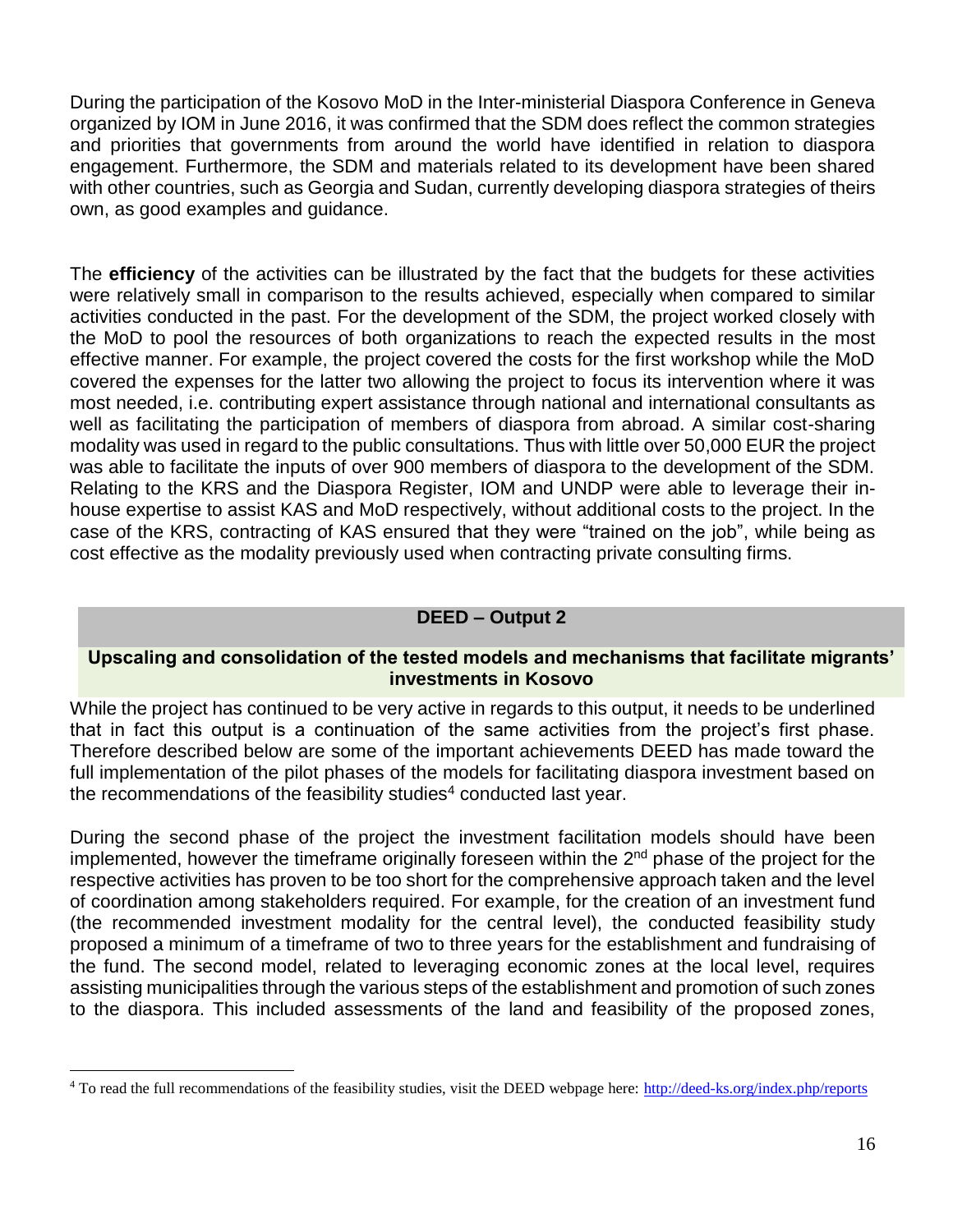acquiring of 16 different permits from various ministries, and development of promotional material targeting especially diaspora investors.

The investment facilitation activities foreseen in this output have as a **target group** members of diaspora. Therefore it has been important to reach out to these beneficiaries directly to understand their needs and priorities. The project has invested resources and time in getting a comprehensive view of the issues that potential investors have to face and getting their input on how these barriers can be reduced. Over 100 members of diaspora from at least nine (9) different countries provided inputs in person through eight (8) focus group meetings abroad, seven (7) informal meetings, and two (2) focus group meetings with diaspora business owners in Kosovo. These general inputs were followed-up by four (4) focus group meetings on specific mechanisms conducted in specific diaspora communities over 100 of potential investors, i.e. New York, Washington, London, and Zurich. Another 161 respondents provided specific feedback related to access to finance through an online survey developed in coordination with Raiffeisen bank and the MoD. Based on all these inputs the project has then tailored its further intervention to best meet the needs of this target group. Consequently and in accordance with the Annual Work Plan for 2014, UNDP DEED Project continued in advancing the activity to pilot investment models by collecting the necessary information and inputs from diaspora.

**The Kosovo Diaspora Investment Fund (KDIF) has been legally and formally established during the second half of September in 2014** – by covering the fees for managing the legal basis for the KDIF for two (2) years by the project. The KDIF was promoted widely in Kosovo and abroad with the purpose of exploring alternative means of financing, such as equity financing, through potential diaspora investors. Upon establishment of the KDIF, the project team together with its partners and through the business networks created, has undertaken several activities aiming at promoting the fund in order to attract potential investors. An investment prospectus was created and presented to the business audience and diaspora entrepreneurs. Although potential diaspora investors were identified in the US and Europe (Germany and Austria) the Investment Fund as a major investment opportunity and investment mechanism was established in Luxembourg by the DEED project, and was set to be taken over by the German Diaspora Business Network and have its investment capital funds increased up to five (5) Million EUR until the end of 2016.

As a result of the Conference on German Kosovo Economic Relations held in April 2015 in Cologne, organised by the German Diaspora Business Union with the DEED support, three major initiatives to be followed up by diaspora were confirmed:

o The Investment Fund introduced and promoted as a mechanism and a major opportunity for Diaspora to invest in Kosovo will be taken over by the German Diaspora Business Network entrepreneurs.

During summer and fall of 2015 a follow up process took place to formalize the publicly made commitment by the German Diaspora Business Network (GDBN) in taking over the KDIF. However, shortly after the last formal meeting held in October of the same year in Luxembourg, the GDBN backed off from the made commitment "*due to the firm decisiveness of the members of the board to try and rather use direct mechanisms of investments in Kosovo, and to a rather more secure and stable business environment" 5* .

This decision meant that the project had to start all over again with promoting the KDIF in USA, in Austria and Sweden and in many other business conferences where the DEED project had an opportunity to participate together with various Diaspora Business Networks. The latest

<sup>5</sup> See e-mail and the letter of the GDBN attached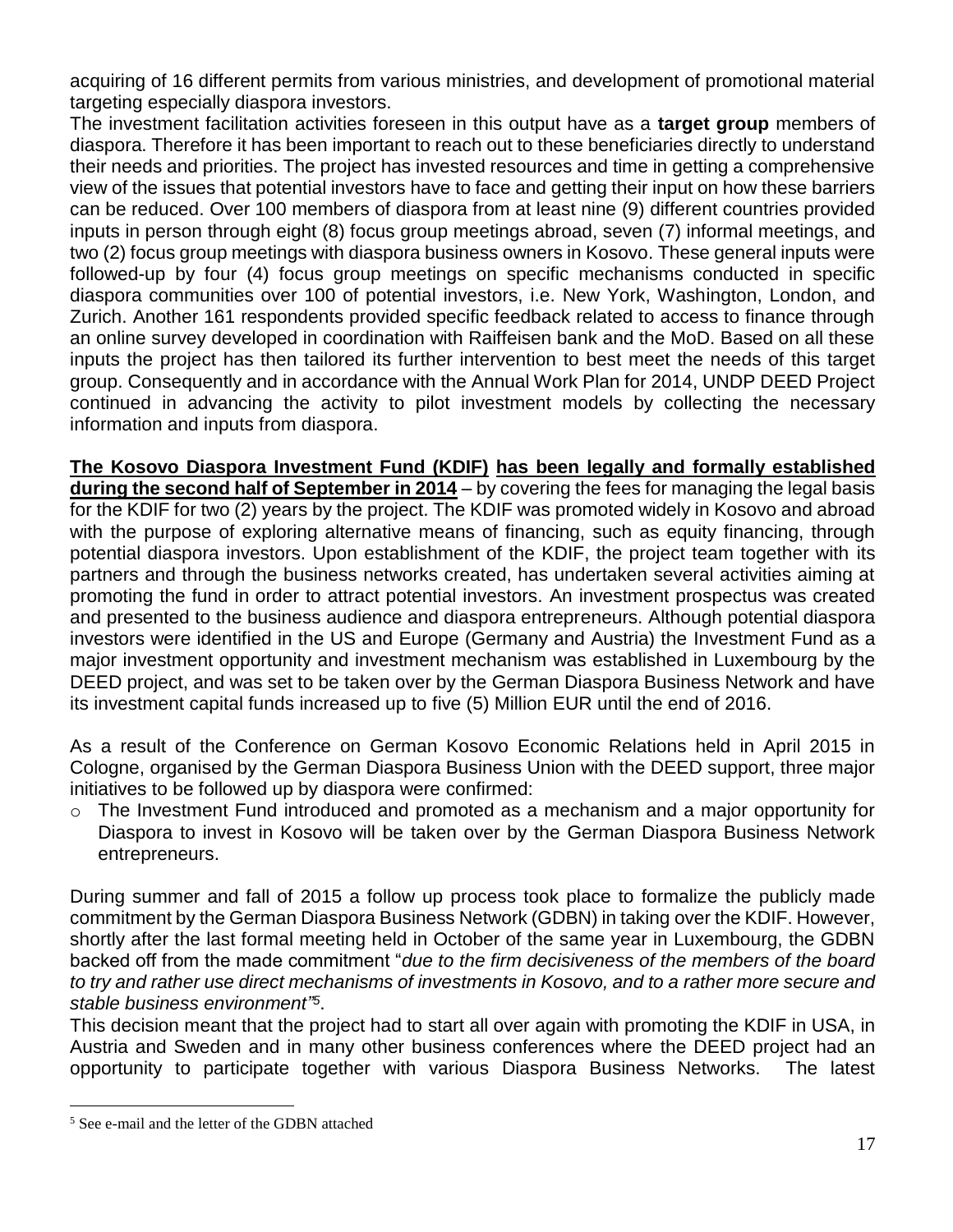discussions with the Diaspora Business Network in Finland are ongoing with the hope that the final conclusion will be positive.

**The Kosovo Institution's Programme for 2015 -2018 gives special attention to "Functioning of Free Trade Zones",** stating that in the next four years the government will take *"all necessary steps in order to functionalize the free economic zones in Drenas, Gjakova, Rahovec, Mitrovica, Prizren and other municipalities that will express interest in the implementation of such concept for new investment for domestic and foreign companies."* The government programme in this manner corresponds to the activities that the DEED programme has actively pushed since its inception. The specific economic zones were established in the municipalities that have been target municipalities for the DEED programme. One of the main objective of the DEED programme has also been to ensure the cooperation of diaspora, thus to set a quota for investments in these economic zones which originates from diaspora.

The fact that government included the establishments of economic zones, and that a quota for diaspora investment in these zones was included and in the Government Programme, demonstrates that the DEED programme has been successful in influencing Government agendasetting and policy making to help attract potential inclusion of the diaspora. Towards the objective of establishing fully functional economic zones in Kosovo, the representatives of the DEED programme, along with officials and the Minister of Diaspora, met in Istanbul and in Bursa with diaspora businesses with the aim of establishing the diaspora business network in Turkey, known for their expertise in creating robust frameworks and policies for designing economic zones. Meetings in Turkey were successful as businesses expressed strong interests in helping to facilitate development in Kosovo and the diaspora business network in Turkey was established.

One of the highlights taken from these best practices is the management modality which will be applied for the Business Park in Drenas. Currently, economic zones in Kosovo are publicly managed and funded, which has created a large bureaucratic and financial burden to Kosovo's institutions. In addition, economic zones have been linked to the policy cycle, and changes in governing bodies have led to slow downs and entire halts of the functioning of these economic zones.

The research done by DEED and KIESA has thus recommended a series of interventions where the project can assist in the development of Economic Zones in which members of diaspora can invest and/or become part of the management through Public Private Partnerships (PPP). Such partnerships would alleviate costs associated with economic zones, as well as make the zones more effective in attracting investment and contributing to employment as well as production and exports. Therefore, the DEED project has generated a guide and roadmap on how the Drenas Business Park can function based on a PPP management structure and how it can be maintained as such. The final report, which KIESA will now use to base its actions on for the Drenas Business Park, is based on primary and secondary research and describes in extensive detail on how such a scheme would be implemented and its potential beneficial impact on the Drenas Business Park which is to date underutilized. KIESA will use the new management scheme as a template for a tender process to privatize the Business Park, while DEED will continue to support KIESA, especially when targeting diaspora business networks to participate in the tender process.

With regards to the Gjakova Free Economic Zone, the DEED project has finalized all the necessary procedures in cooperation with the Gjakova Municipality, yet the licensing of the zone can only be finalized after resolving the dispute for ownership rights for the land between the municipality and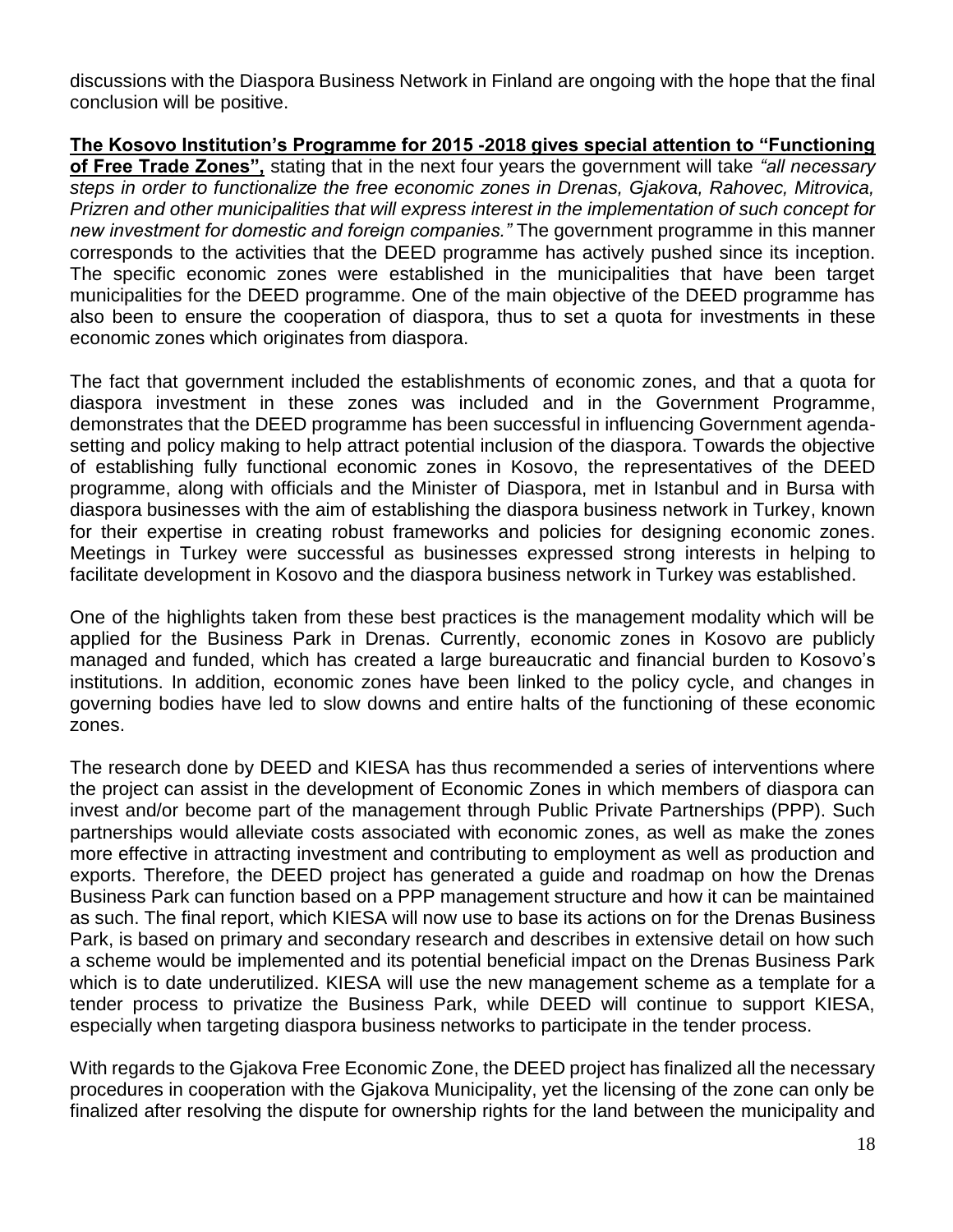the Kosovo Privatization Agency. This is foreseen to be concluded soon, and thus pave the way for the licensing of the free economic zone in Gjakova, as foreseen also in the National Plan on Economic Zones, and supported by DEED.

The **added value** of the activities implemented has been ensuring timely and quality realisation of key aspects of the investment facilitation models. The project has been able to engage highly qualified consultants and institutions, such as: Czech Invest, Enterprise Ireland, International Development Ireland, South County Business Park of Ireland, Sandyford Business Park, Ryan Academy, City West Business Park, IDA College Business Park, IDA Ballycoolen Business Park, Grange Castle Business Park, Dockland Business Forum of Dublin, International Financial Centre, East Point Business Park, the Mayor of Dublin, Skopje Free Economic Zone, Desbas, and ISBAS economic zones in Turkey, the Turkish Ministry of Economy and others to work with the MTI, MoD, municipality officials and other key counterparts in Kosovo to provide guidance in developing crucial assessments, recommendations, incentive schemes as requested by diaspora and plans in line with international best practices that provide a solid groundwork for facilitating investment and encouraging sustainable long term economic growth. While some of these efforts could have gone forward even without project support, it is certain that the same level of quality would not have been reached, at least not within the timeframe allotted. Furthermore, the project has been able to start making links with members of diaspora at the early stage of the process for the mutual benefit of their businesses and the municipalities that will be the eventual destination of the diaspora investments by leveraging synergies between outputs.

The **effectiveness** of the activities under this output has been quite good despite the many delays and complications faced during implementation. As discussed further in the lessons learned and challenges sections, identifying qualified human resources has been initially a problem and coordination among public and private sector actors has been a continuing challenge. Both of these have affected the implementation of activities under this output, causing delays in initiating and executing several of the activities first due to lack of personnel and later due to differing schedules and priorities among stakeholders. That taken into consideration, the project has managed to implement activities in as timely a manner as possible. For example, the recruitment process for the researchers to conduct the two feasibility studies as follow-up to the pre-assessment was initiated as soon as the first research team identified the models that they would recommend for further study, rather than waiting for the assessment to be finalised which took at least another month to complete.

A **key measure of success** has been the depth and breadth of engagement as well as the comprehensiveness of inputs from a wide variety of stakeholders during the implementation of the activities. This has ensured that the results of the assessments are truly representative of the views and perspectives of the most important actors and users of the potential models and mechanisms. Establishing key partnerships has also been crucial in order to ensure that implementation of the mechanisms will be done in a sustainable and coordinated manner. As mentioned above, the project conducted extensive outreach activities among the Kosovar diaspora, thus getting feedback from more than 200 members of diaspora through various means. Contact persons were identified at the local financial institutions as well as the Kosovo Bankers Association and were consulted on an ongoing basis for technical information for the financial analysis as well as negotiating possible methods of implementation. In particular the project staff has worked closely with Raiffeisen Bank to provide specific information and data on potential diaspora investors. Strong relationships have been built with the relevant institutional actors at both the central and local level including the MoD,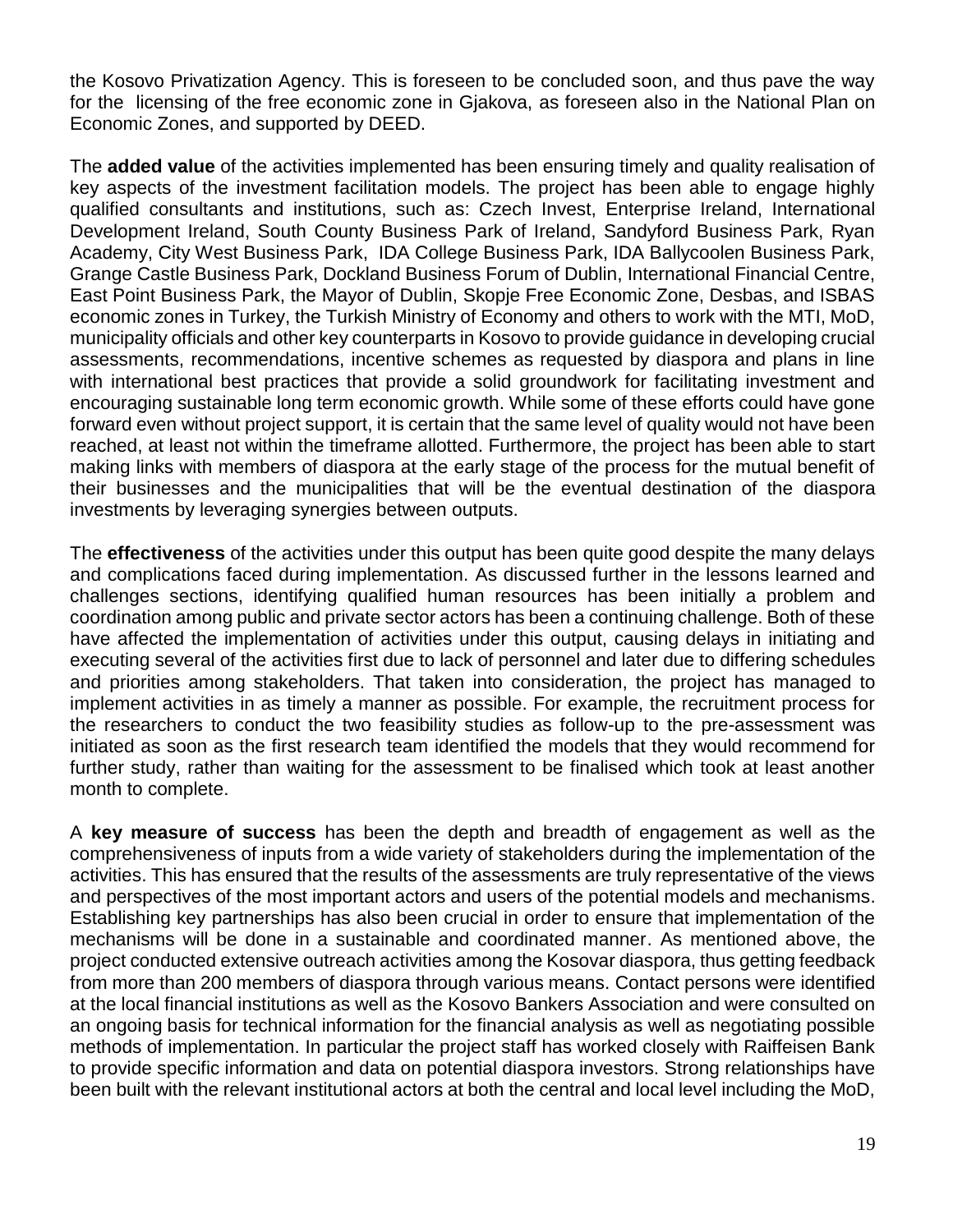KIESA, and the Municipal Diaspora Liaison Officers (MDLO) to ensure their buy-in throughout the process.

**DEED – Output 3**

**Improved business environment in Kosovo to facilitate development impact of migration and remittances**

The DEED programme has continued its efforts to promote diaspora investments through remittances under its **Grant Scheme activity, implemented jointly with the Association of Regional Development Agencies (ARDA) in Kosovo**. The grant scheme was dedicated to new and existing businesses with the best business proposals and required 50% co-funding from the diaspora. The main objective of this initiative was to encourage, especially women-led remittancereceiving households/start-up entrepreneurs and existing businesses to create or expand their entrepreneurial activities by developing a business plan and operationalizing a small business with seed money of maximum 5,000 EUR in a form of small grants.

This initiative, tailored for remittance-receiving households, and small and micro businesses, aimed to directly engage the diaspora in the economic development in Kosovo, by shifting the destination of remittances from consumption to investment. During its lifetime, in partnership with ARDAs in the East, West, North, South and recently Center of Kosovo, DEED has organized and completed in total five (5) small grant programmes (the last one in 2015) and conducted a comprehensive 3 day business training which supported entrepreneurship initiatives, with a particular focus on women-led remittance-receiving households. With the last round of the grant scheme in 2015, this activity contributed to employment of additional 20 Kosovars (out of which 47% were women and 11% non-majority communities) through 11 private enterprises having received grants amounting over 75,000 EUR which were made available by diaspora investments and 30,000 EUR which were disbursed by the DEED programme itself.

**DEED conducted and analyzed a robust employer survey to identify the skill gaps** -in selected economic sectors in Kosovo, identified as sectors with growth potential. In order to further contribute to an enhanced employability and better informed labour market policy design, the DEED programme and the Active Labor Market Programme (ALMP) finalized the employer survey that included 109 questions. Furthermore, the team led extensive interviews with over 590 private companies in six key economic sectors, including wood processing, food processing and packaging, tourism, textile, IT-BPO (Business Process Outsourcing and Customer Support Centers), and metal processing. Specialized questions were developed for each of the sectors, and the data was analyzed by the Ministry of Labour and Social Welfare within the ALMP project to develop a baseline for skills transfer from the diaspora for the needs in Kosovo while also helping to provide broader economic policy recommendations.

A key finding from the employer survey was the stark mismatch between labor supply and demand, a concern continuously shared by potential diaspora investors. DEED and ALMP2 projects partnered to conduct the survey also for selected economic sectors with potential opportunities for growth, in wood, metal and food processing, tourism, textile, and IT-BPO (Business Process Outsourcing and Customer Support Centers). With over 590 responses to the survey, we were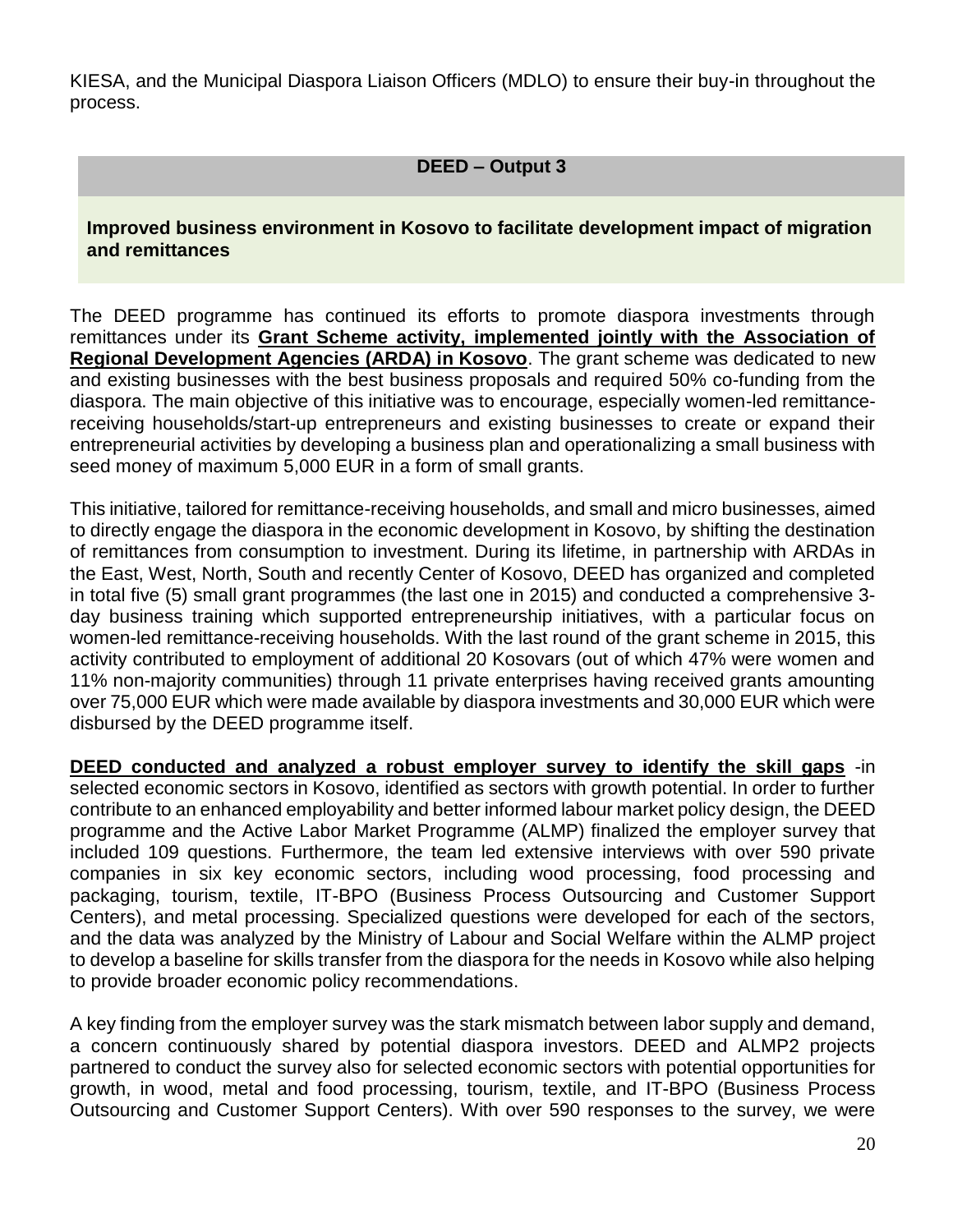able to comprehensively analyze the needs for various skills and in several economic sectors. Through a rigorous methodology to assess and evaluate all the data collected, the report provided analysis, and a set of recommendations for relevant institutions working on labor and market. The report, in particular, provided the education and training institutions mandated to develop curriculum and programs for skills development. The survey further reinforced the opportunities in engaging the diaspora prosperous in various economic sectors, and how their experience, skills and networks, and connection to their homeland could be leveraged to provide a cost-effective resources. In responding to the gaps in the labor force as noted by the survey report, DEED facilitated measures of skills transfer by engaging professionals in the diaspora, such as seasonal training and employment.<sup>6</sup> DEED continued to encourage labor related institutions in Kosovo to equip the labour force with skills that are actually needed in achieving more sustainable results.

**Five (5) domestic textile/work wear producers took part in International Fair** - The DEED programme continued its efforts to promote diaspora investments through its support in facilitating access of the domestic producers to the European market. In partnership with the USAID EMPOWER project and the MTI, the DEED programme facilitated the participation of five (5) domestic textile/work wear producers in the International trade fair for Occupational Safety, Health Protection & Health Promotion in the Workplace, organized biannually and dedicated to apparel for workers' health, safety, and security, including workwear and protective clothing (more: <http://www.arbeits-sicherheit-schweiz.ch/>). The companies participating in the fair are members of the Kosovo Apparel Marketing Association (KAMA) and this fair provided them access to international buyers, with nearly 2,000 visitors and 130 exhibitors. There is high potential to export in EU market and opportunities accessible through this fair included facon/CMT business and sales of own-designed products, including to diaspora Kosovar-owned buyers in Germany and Switzerland. Majority of Kosovar-Swiss are successful in construction or gastronomy which need workwear for their employees thus there is potential for concluding business contracts with Kosovo producers. Without access to such fairs, Kosovo apparel producers are relatively isolated from international buyers and lack knowledge of export market opportunities. The support from the Kosovo institutions is limited given the potential the sub-sector has. The participation at the International fair resulted concretely in:

- 25 direct networking meetings with international companies
- 12 larger diaspora companies visited Kosovo Booth interested to enhance business cooperation;
- Several meetings scheduled by Provisional Sales Agent (PSA) in addition to contacts established through the Fair;
- 8 (eight) business deals between the Kosovar producers and the Diaspora and Swiss companies were achieved.

**Capacity building for the Municipal Diaspora Liaison Officers (MDLOs)** - Another challenge worth mentioning is the capacity building for the Municipal Diaspora Liaison Officers (MDLOs). Although several municipalities changed their political priorities and experienced turnover of staff, the training was implemented in July 2016. In close partnership with the MoD and all related departments, the 3 day training workshop took place July 25-27 2016 where 27 MDLOs participated and were equipped with the knowledge and information on how best to support diaspora visitors in

<sup>6</sup> https://www.facebook.com/ArbeitsSicherheitSchweiz/photos/pb.401307696659282.-

<sup>2207520000.1470816820./887639318026115/?</sup>type=3&theater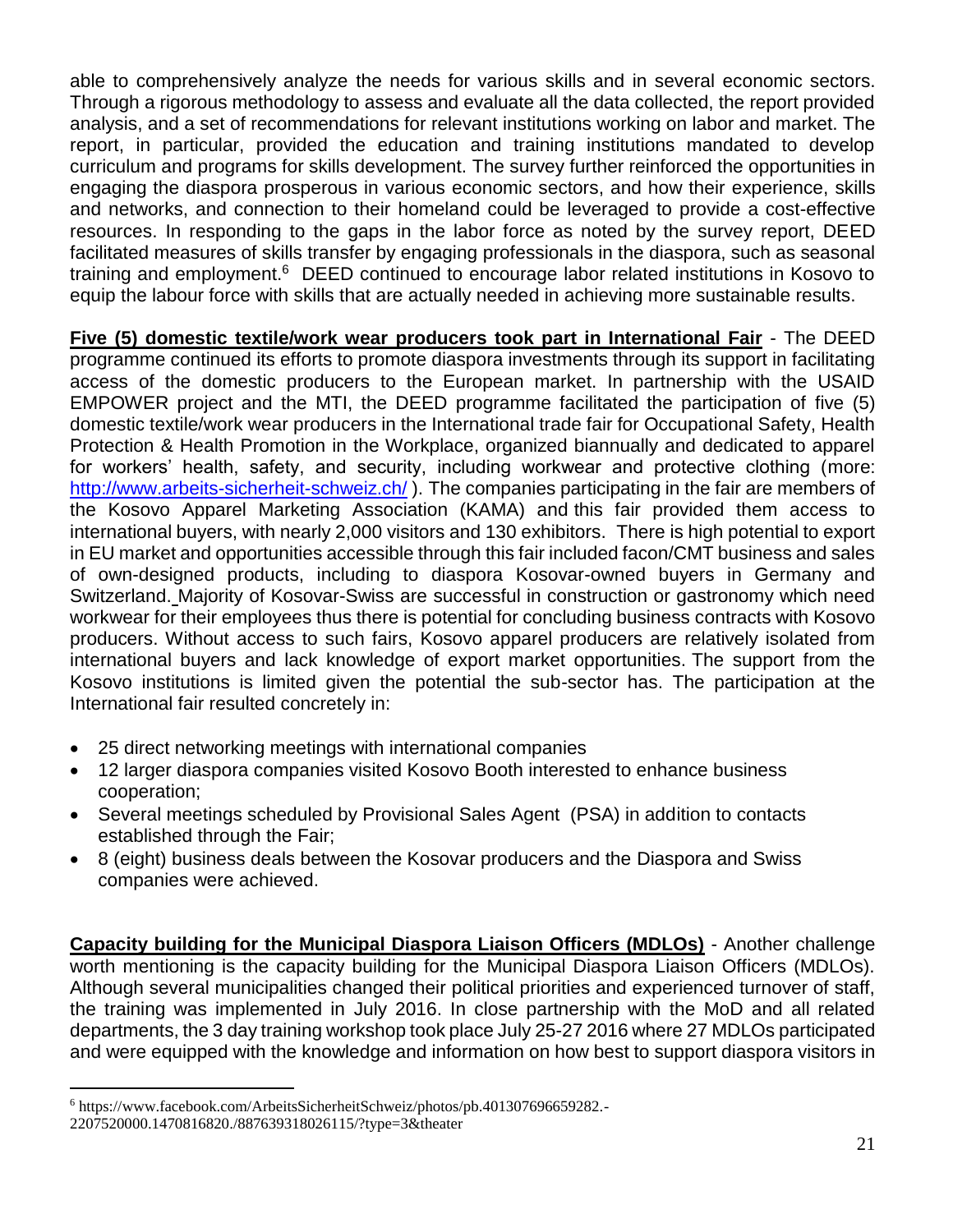municipalities. In these interactive trainings, in which also the Minister himself periodically took part, very important information were shared, discussed and noted for further analysis in the future, due to the variety of demands and expectations coming from Diaspora while visiting Kosovo.

The activities under this output **were implemented in a highly effective manner** despite the many delays and complications faced during implementation. A **key measure of success** has been the depth and breadth of engagement as well as the comprehensiveness of inputs from a wide variety of stakeholders during the implementation of the activities. This has ensured that the results of the assessments are truly representative of the views and perspectives of the most important actors and users of the potential models and mechanisms. Furthermore, the project maximized resources for a number of activities, for instance, DEED staff facilitated a number of workshops and training on how to execute the government's strategy for diaspora and migrant.

# **Overall Impact of the Project** (max. 2 pages)

By cooperating closely with the MoD during the DEED project it has become evident that the MoD needs additional support in order to become fully capable to perform its role as the key coordinator of all diaspora related activities that the Kosovo Institutions have and plan to have in the future. The National Strategy on Diaspora 2013-2018 covers many different areas of the society and a lot of coordination between different line ministries (like Ministry of Education, Ministry of Trade and Industries, Ministry of Economic Development, Ministry of Labour and Social Welfare) was necessary in order to implement the action plan of the strategy in a successful way. The MoD was lacking human and financial resources, and since it is a new ministry, also substantive experience and know-how.

On the local level the newly nominated Municipal Diaspora Liaison Officers often have also other duties in addition to their role as key officials in the municipality in relation to diaspora. This results in a lack of human capacity, and sometimes also lack of professional skills, as some of the topics related to diaspora are new to the MDLOs, and diaspora issues are often cross-cutting.

However, after four (4) years of existence and intensive capacity building by the DEED project, one can say that the MoD is fully functional, having stabilized its position and is capable of performing its role as the key coordinator of diaspora issues in Kosovo. The activities of the DEED project are based on careful analysis of the evidence and research data gathered throughout the years of implementation, and all the activities have been negotiated with the key stakeholders like the MoD, MDLOs, the diaspora representatives, DBN, the business community in Kosovo and potential investors abroad. Therefore it is reasonable to expect that once the investments start flowing into Kosovo, they will continue to increase depending on the further development of the business environment in Kosovo and not only based on the investments coming from abroad. In fact, co-funding of diaspora and joint implementation or co-funding by different partnering organizations forms the financial basis in majority of the business activities, which makes the results of these activities to be likely more sustainable. Activities proposed for the programme have also either been tested somewhere else in the world, or specifically asked for by the main stakeholders of the programme in order to make sure the sustainability of the results. Ownership of the results was guaranteed during the whole programme implementation by very closely cooperating with the stakeholders, and with the implementing UN organizations/agencies taking mainly an assisting role while giving the ownership of the activities to the beneficiaries and local partners from the very beginning.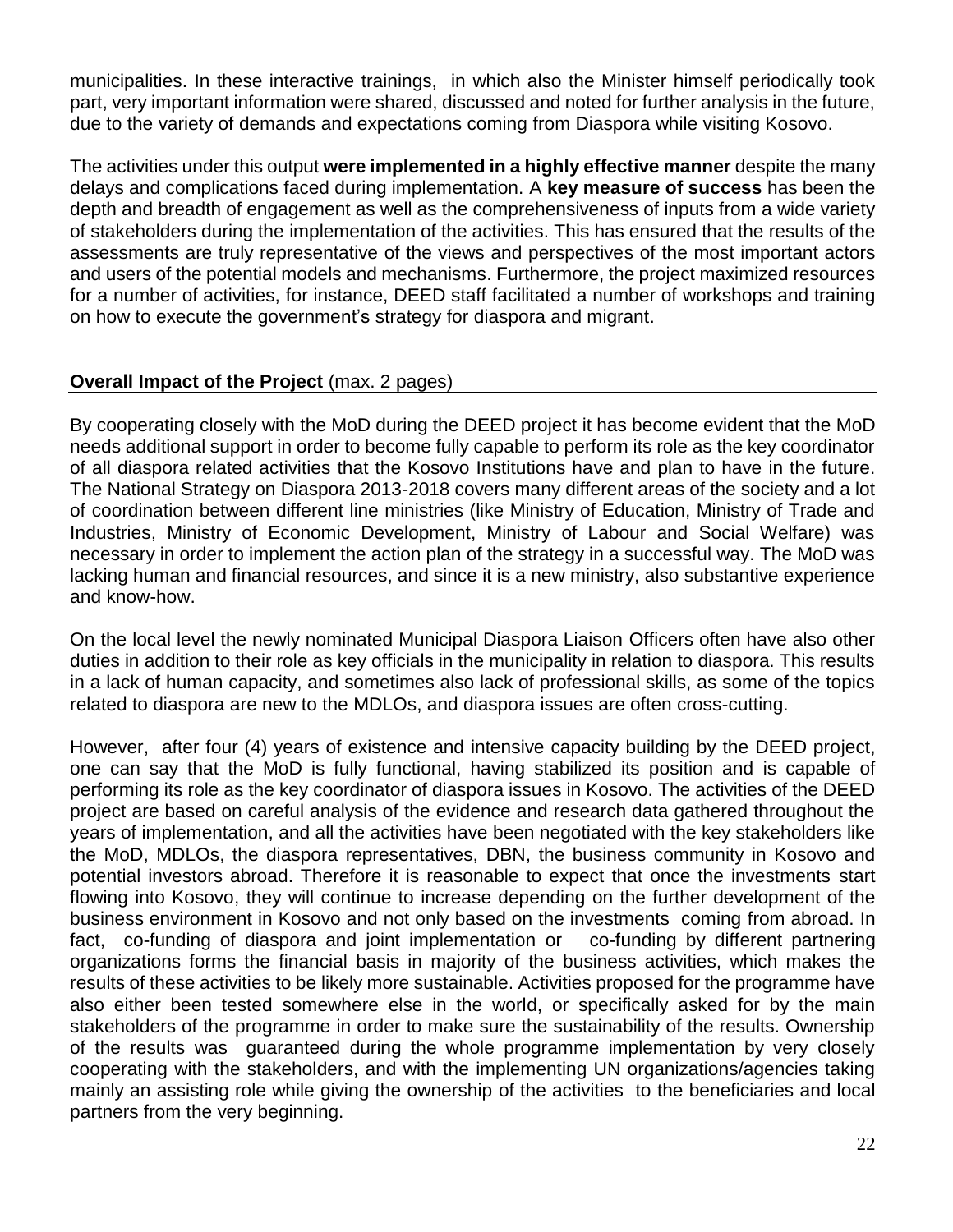Last but not least, the implemented activities targeted especially women in Kosovo, as they are according to several studies in a weaker economic position than men, with the remittance-receiving households being no exception. According to KRS 2012<sup>7</sup> only 29.4% of women from remittance recipient households are employed, whereas the corresponding figure for men is 69.9%. As migrant women report to save a higher share of their total income (20%) than men (17.4%)<sup>8</sup>, the project aimed to target especially women as potential investors for businesses in Kosovo. Women in diaspora are also more often employed than women living in Kosovo, and thus strengthening the women's networks between diaspora and Kosovo is expected to advance female employment in Kosovo by providing encouraging examples of economically independent women.

The challenge in addressing gender mainstreaming with some of the activities of DEED lie within the fact that the ratio of women being nominated to middle management, senior management or even specialist positions is significantly lower than that of men. Having this in mind it has proven quite difficult to aim for gender balance when implementing activities that target especially businesspeople, municipal diaspora liaison officers, or staff of Kosovo Institutions like the MoD or KIESA. Although there was under such circumstances not much that the project could do to achieve gender balance in the end, the projecthad marked significant success in including women in all processes involved.

#### **Lessons Learned** (max. 5 pages)

The cooperation established with the MoD and the MTI / KIESA during the DEED project lifetime helped clearly to achieve the results. One lesson learned during the DEED project has been that the capacities of the MoD to effectively implement the Diaspora Strategy required regular, intensive assistance, and the DEED project staff has managed to earn the trust of the MoD by providing them with the necessary additional human capacity and technical support. The establishment of close connections also in the form of official networks has proven to be crucial for the implemented activities to be sustainable, and in order to achieve a change in attitudes and behavior of the stakeholders, namely diaspora.

While implementing the activities the project has put all the efforts to contract skilled professionals or recently graduated young talents from the Kosovar diaspora who wish to work short assignments in Kosovo – a practice that has been successful during the DEED project 2012-2016. These individuals benefited the project by bringing their personal expertise from diaspora in addition to their specific professional skills, and at the same time they became a positive example for their fellow diaspora members abroad about how it is possible to work and live in Kosovo. Their added value was also the fact that they channeled realistic information to diaspora about current living conditions and regulatory framework in Kosovo, and to their family members and relatives in Kosovo they transferred the skills and values they have adopted while living abroad. Based on previous experiences, innovative methods in the design and implementation of activities has been used as much as possible to reach the multiple relevant stakeholders. DEED also consulted the experts in the UNDP Bratislava Regional Centre Knowledge and Innovation Team, and DEED has used the potential to reach out better to its beneficiaries by introducing user innovation techniques

 $\overline{a}$ <sup>7</sup> KRS 2012, p.44

<sup>8</sup> KRS 2012, p.53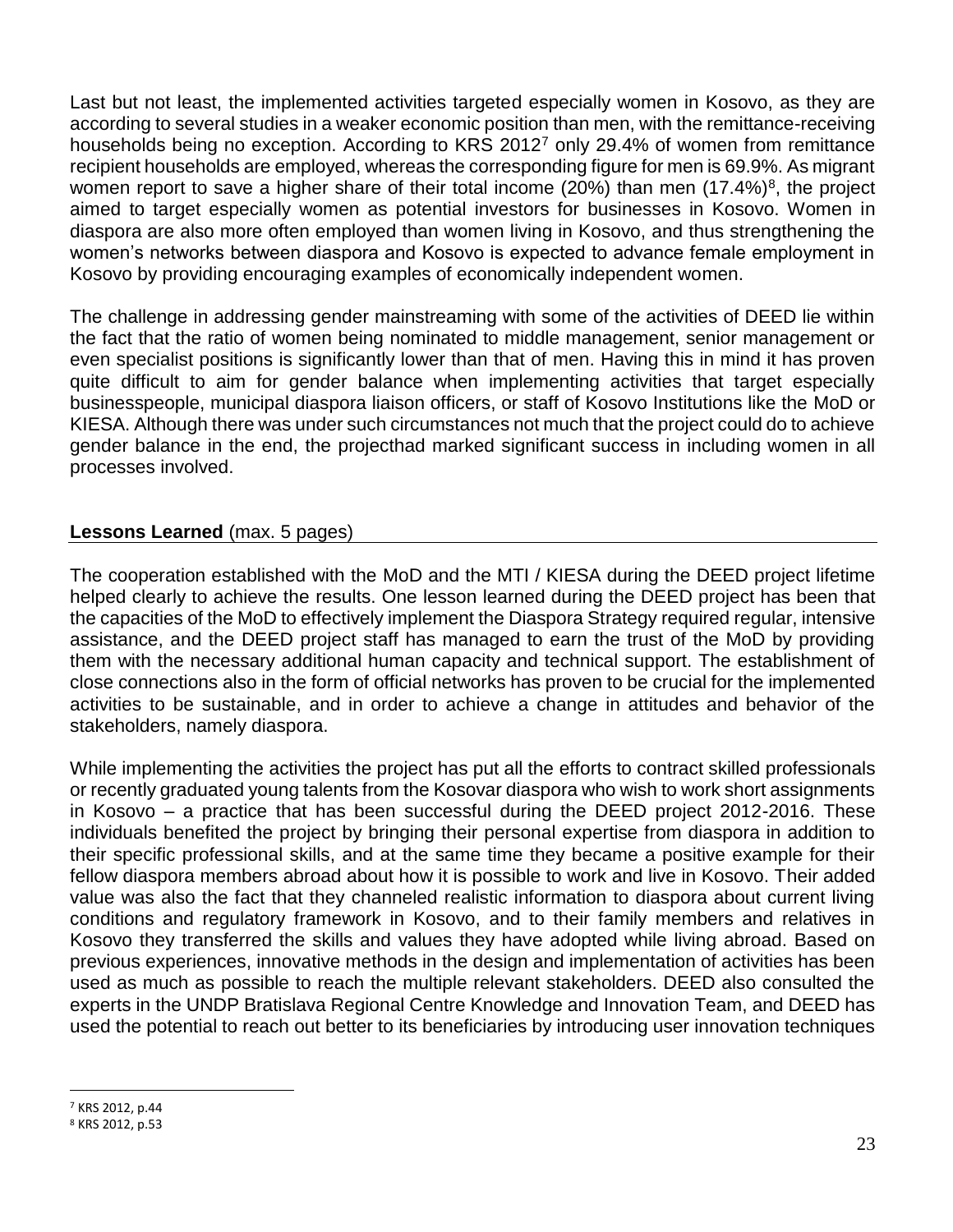(especially in activities on entrepreneurship, trade development and investment models), and by using more of the new (social) media when reporting about the progress.

The project's two main institutional partners, the MoD and the MTI, have remained very involved throughout the project lifetime, which is considered crucial for the sustainability of the projects results and the ownership of the latter by the main beneficiaries. Especially with MoD, cooperation on the technical and operational level has been close and effective; regular management level meetings have been instituted to ensure buy-in and coordination at the highest institutional level. The monthly meetings, as well as ad-hoc meetings, have proven to be very valuable in moving forward issues that require political level approvals as well as allowing the implementing agencies to have forewarnings of major changes in planned activities.

One of the most important highlights, is the continuously increasing interest from diaspora entrepreneurs, especially the diaspora business network members in further developing their mutual cooperation abroad and with their counterparts in Kosovo, through concrete actions. Especially 2014-2016 were marked with direct investments from diaspora, a significant increase in diaspora registration, and a great interest of other organizations, local and international to synergize their activities with DEED and increase the importance of diaspora in Kosovo's development agenda. The results of the project's support to establish diaspora business associations has demonstrated how a small investment in empowering a community can serve as a catalyst for change which can have an impact on the lives of many in this community. Once initiated, organized and supported by facilitating the process of different initiatives, the members of diaspora do not inactively wait for new opportunities but instead open new doors for themselves and their compatriots. One of the most crucial success factors of the project was the facilitation role that DEED project team provided throughout the processes.

Furthermore, in line with DEED's objectives, this project aimed to directly engage the diaspora in the economic development in Kosovo, targeting remittance-receiving households, and small and micro businesses. During the two year period, in partnership with ARDAs in the East, West, North, South and recently Center of Kosovo, DEED has organized and completed in total five small grant programmes with a particular focus on women-led remittance-receiving households. The grant scheme proved that diaspora contributions can also serve small, family run businesses by channelling the remittances in investments instead of consumption. The grant scheme selected the best business proposals and required 50% co-funding from the diaspora, which was however surpassed. As mentioned earlier in the report, this project activity contributed to employment of at least 85 Kosovars including women and non-majority individuals through 37 private enterprises, and in 2015, contributed to the employment of additional 20 Kosovars.

New partnerships have been developed as a result of the reputation that DEED has achieved to date. Upon the request by the different development agencies such as USAID and GIZ, IOM and UNDP offices in the region and the Far East, such as Nepal, the project has been active in supporting other similar initiatives through sharing expertise, experience and knowledge. In particular this sort of cooperation took place with Albania and Nepal.

However, there have been also some setbacks with regards to the investment models for diaspora investors, one of which is the KDIF. Although, the piloting of such Fund has been foreseen in its Annual Work Plans since 2013 as one of the diaspora investment models/mechanisms as of to date, no hand over to a potential investor has been possible. Based on the experience accumulated to date, the lessons learned in this process are twofold: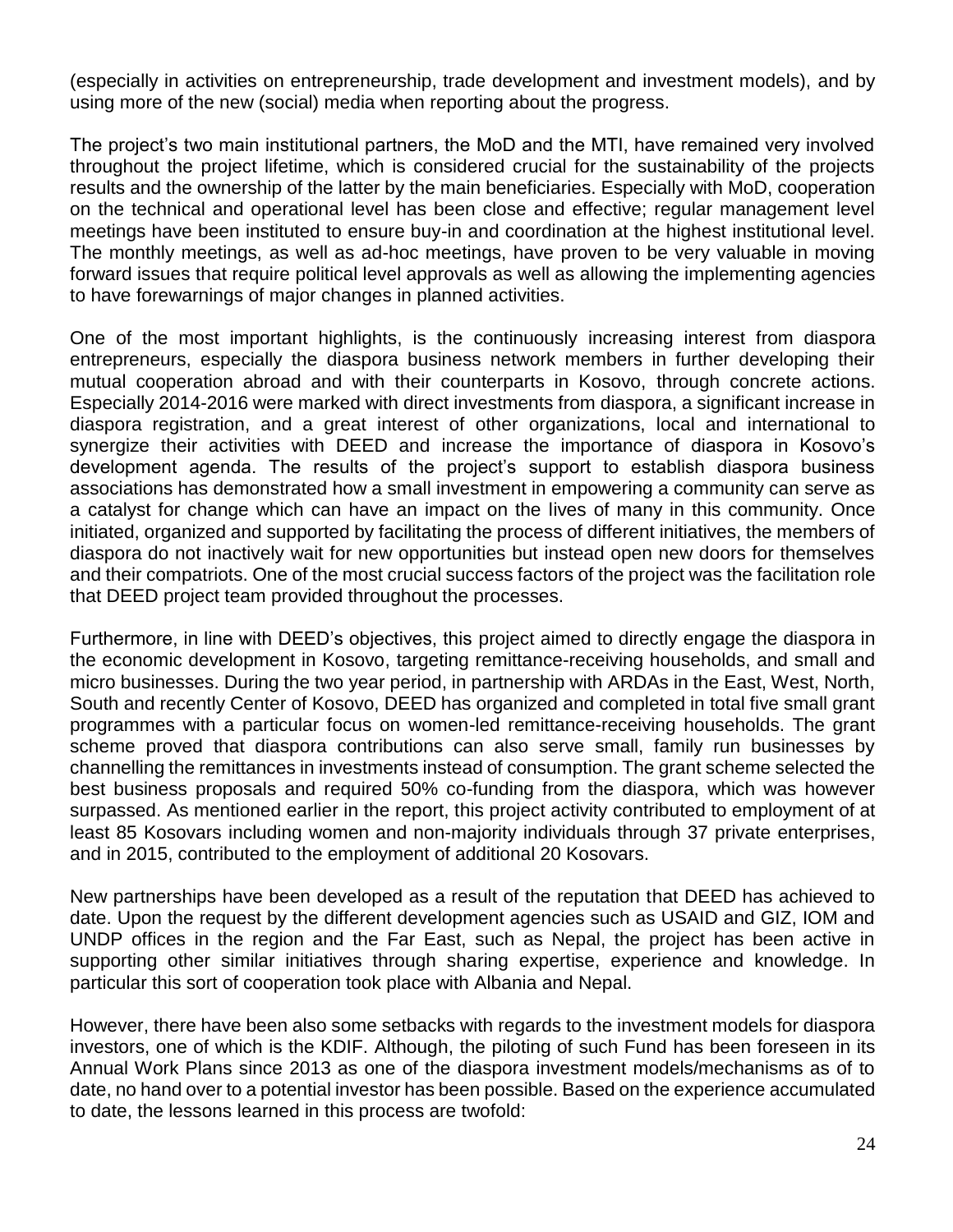- 1. Although the KDIF was a pilot investment mechanism with no guaranteed investment at the end of the process, intensive efforts have been made to achieve the latter. If on the other hand private investors from Diaspora had been part of the establishment, such a Fund may have been successfully established. Such a model would have allowed sharing responsibilities and eventual overall costs, while the DEED project could have taken care of the financial support for establishing and administering the Fund for up to two (2) years. This would have allowed some sort of legal 'anchoring' of by-party investments in overall efforts for allowing Kosovo Diaspora to have yet another investment modality for their possible joint ventures in Kosovo;
- 2. While Kosovo does not have a full-fledged legal framework in establishment and enjoying such Funds in agreement with the Kosovo Central Bank, some sort of mutual agreement may have been achieved to use the existing legal establishment for such investment entity. On the other hand this may have been a very disputable possibility due to the uncertainties for investors in Kosovo i.e.: having in mind that the Kosovo Trust Fund is being managed and maintained out of the financial / banking system of Kosovo, by the Kosovo authorities themselves. In fact, this was also one of the concerns raised by the potential investors in the early phase of the establishment of the KDIF.

Nonetheless, once initiated, organized and supported by facilitating the process of developing different initiatives, the members of diaspora do not inactively wait for new opportunities but instead open new doors for themselves and their compatriots. Yet, the influence of the political instability and social unrests in Kosovo, cannot be taken away as factors that put all the good initiatives and planned commitments of Diaspora to investing in their motherland at risk.

Last but not least, the most crucial success factor of the results achieved through the DEED project remains the facilitation, as DEED has managed to facilitate all of the above and more. Above are only a few examples of this reality, however, many members of the diaspora business associations noted that without DEED and MoD bringing together, and introducing diaspora businesses, collaboration would have not been possible. In summary, DEED learned that it is important to balance support in such a way that stimulates the growth of such initiatives while at the same time leaving space for the members of diaspora to take them in new and interesting directions which could benefit Kosovo in unexpected ways.

# **Conclusions, Recommendations and Opportunities for Follow-up** (max. 2 pages)

While the DEED project has overcome many challenges, refined best practices, and made great strides towards its overall objectives, the intervention has opened as many avenues for further work as results that have been already completed. Many of the outputs of the project so far have laid the groundwork for a deeper and more tangible impact on efforts to engage the Kosovar diaspora. **Output 1**, for example, has produced research and feasibility studies related to banking products targeting migrants, which will need further support to be promoted among private sector partners. One of the successful practices has been to engage experts from Kosovar diaspora with the project as consultants or interns. Also, the creation of 25 diaspora business networks and its umbrella institutions worldwide, has been a great success for the organized commitment of diaspora investments in the near future. Establishment of diaspora business networks has proven to be a very useful means of structuring the diaspora, raising awareness on recent developments